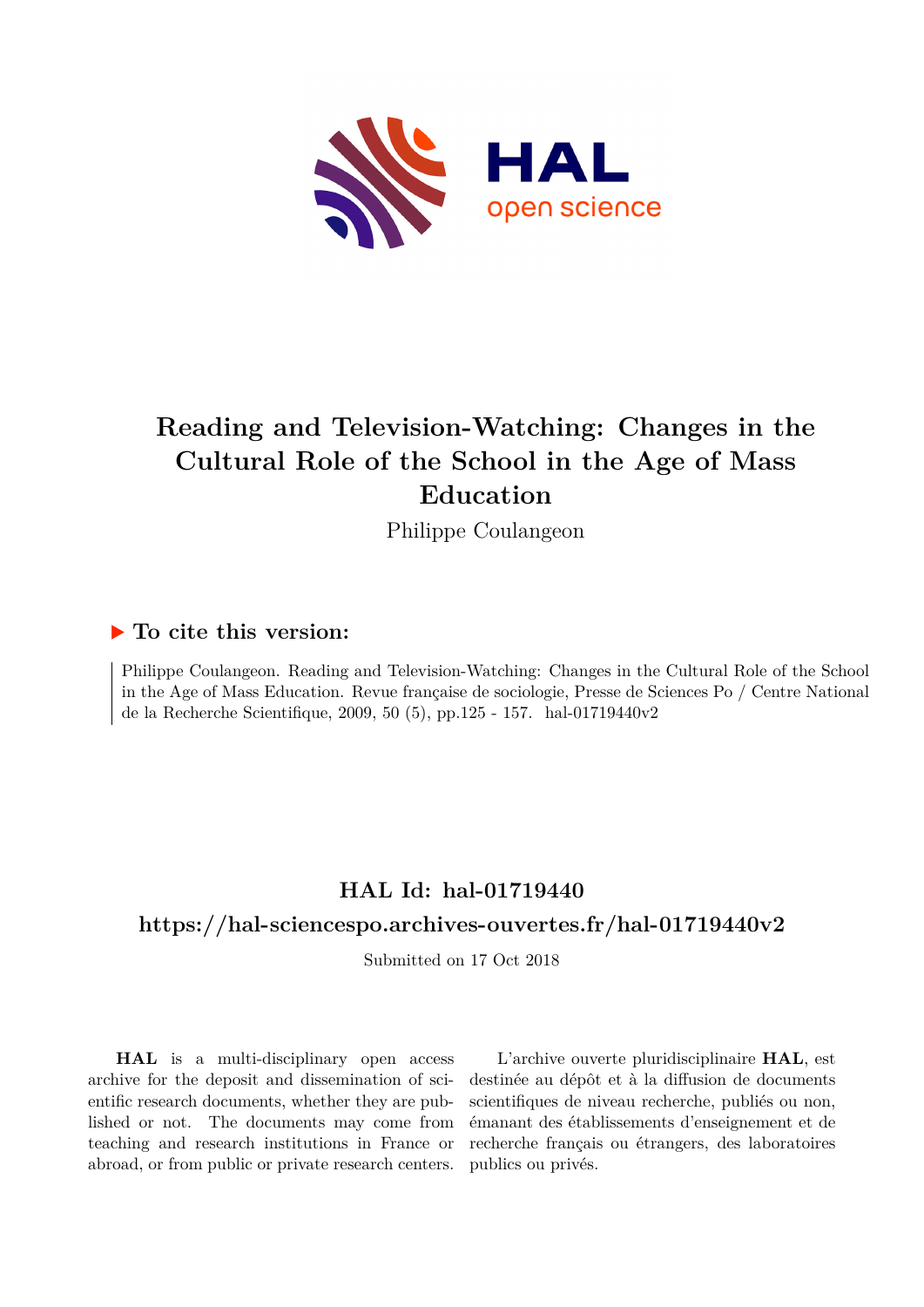## **Reading and Television-Watching: Changes in the Cultural Role of the School in the Age of Mass Education\***

#### ABSTRACT

What are the cultural effects of generalized access to upper secondary education, which became effective in France in the 1980s and 1990s? Data on reading and television-watching suggest that reading is in decline, a decline concentrated among high school and higher education graduates, and that television occupies a greater place in the lives of generations who attended school in the 1980s and 1990s than in those of the preceding generations. These two developments result from a complex combination of the "net" and structural effects of mass education. Mass education has slowed the decline of reading and mitigated the increase in television-watching: the proportional weight in the population at large of categories most likely to read heavily and least likely to be intensive TV watchers –*i.e.*, high school and higher education graduates– has grown, as reading and television-watching levels among the highest educated have gradually, over the generations, come to resemble those for the less educated. This combined development may be interpreted in two ways that are not necessarily mutually exclusive: 1) both the decline of reading and the increase in television-watching reflect a change in the cultural function of education, a change in turn due to changes in teaching methods and curriculum content reinforced by the sharp rise in influence of the mass media; but 2) these changes also reflect morphological changes in the world of upper secondary and higher education students: with the generalizing of access to the *baccalauréat* [French high school-leaving degree], the proportion of "inheritors" has considerably fallen. The changes can therefore be read persuasively both as a sign that schooling in France has lost some of its cultural authority and that cultural gaps within the generations who experienced mass education have narrowed.

In France and most other western countries that have experienced it, the development of mass secondary education is one of the most abundantly analyzed contemporary social changes (Shavit and Blossfeld, 1993). Whereas sociologists of mass education have been particularly interested in analyzing the factors involved in generalized access to secondary education, its impact on the relationship between training and employment, and social mobility trends (Boudon, 1973; Baudelot and Glaude, 1989; Thélot and Vallet, 2000;

\* My thanks to Anne-Sophie Cousteaux, Louis-André Vallet and the anonymous reading committee of the *Revue Française de Sociologie* for their remarks and suggestions on earlier versions of this article; any remaining imperfections are of course entirely my responsibility.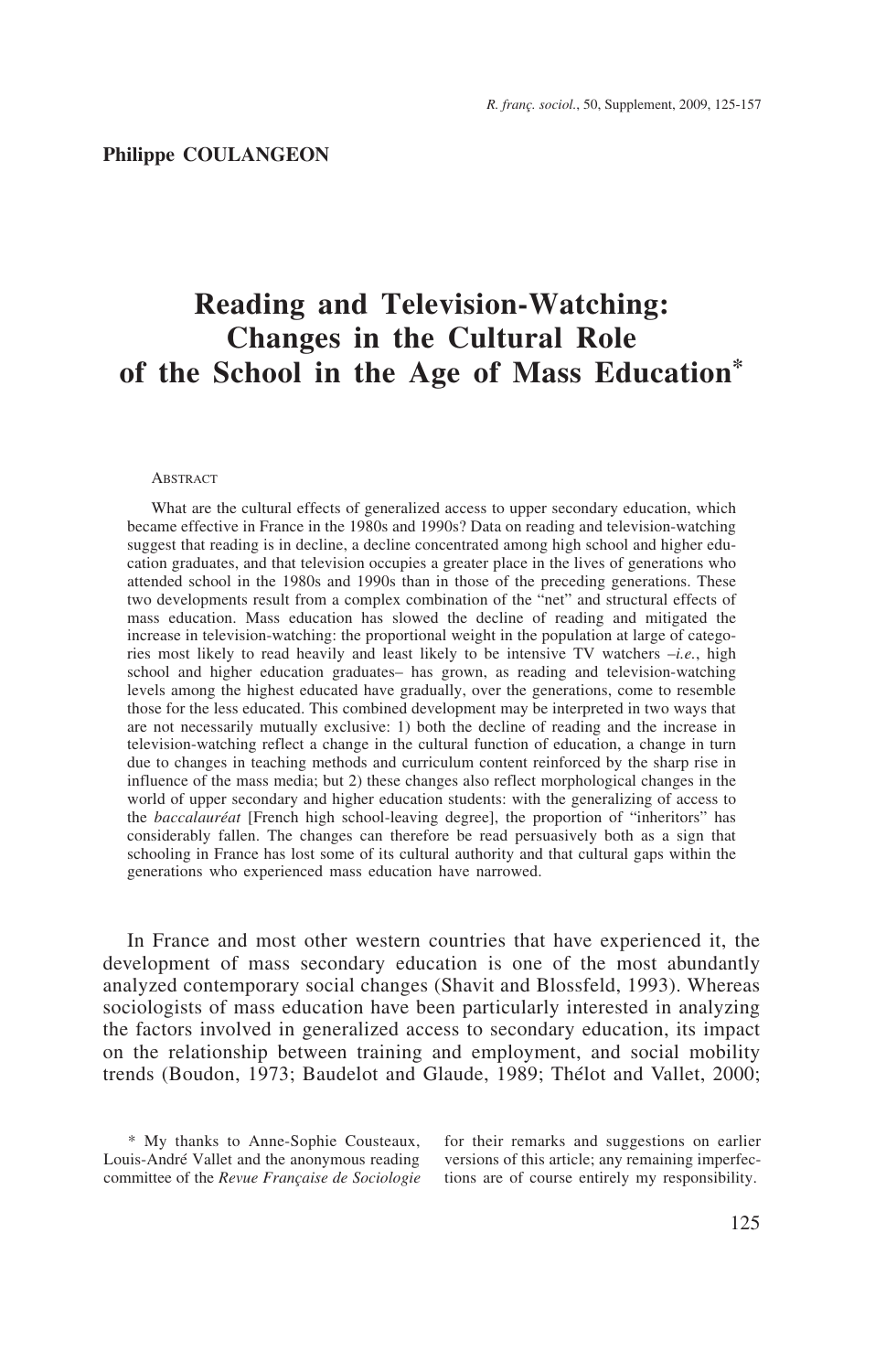Duru-Bellat, 2006), researchers have much less systematically envisioned the effects of the generally higher educational attainment level on changes in lifestyle. It is in fact likely that the effects of mass schooling on consumption modes, family and marital norms, political attitudes, together with healthrelated behavior and mores, are as great as the effects on access to employment and social mobility. And the increased length of education has also surely affected attitudes and practices in the area of culture. We can reasonably expect to find two types of changes: 1) structural changes linked to changes in the population structure by education level, the expectation being increased demand for cultural goods and services; 2) changes in the cultural role of the school that pertain to the changes in the social morphology of secondary-school educated populations and teaching methods that accompanied generalized access to secondary education.

We can also expect that the cultural impact of mass education will have affected both high culture –closer, in principle, to the academic world– and mass culture –further from school culture but more fully diffused among new generations of high school students. This dual impact is considered here by examining changes in two extremely general indicators: number of books read per year and number of hours spent watching television per week. Based on data from three French Ministry of Culture surveys on cultural practices of the French, conducted in 1981, 1988 and 1997, and one Institut National de la Statistique et des Études Économiques survey on cultural and sports practices of the French, conducted in 2003 in the framework of the variable section of INSEE's ongoing survey of French household living conditions (EPCV), this analysis works first and foremost to specify the structural effects of mass education and the effects of changes in the cultural role of the school strictly speaking. It then brings to light the generational component in the changes observed.

#### **Cultural effects of schooling in the age of mass education**

The period 1981 to 2003 was characterized in France by an unprecedented increase in the number and proportion of *bacheliers* [high school graduates who have passed the *baccalauréat* leaving exam]. In 1980, slightly under 25% of a generation attained the *baccalauréat* level; by the last years of the twentieth century the percentage had risen to 60% (Chauvel, 1998a). This spectacular rise was concentrated mainly in the years 1985-1995, termed the "second massification" of secondary education, with reference to the first, in the 1960s, where the numbers were much lower. The second massification caused new tensions on the job market: generations graduating from the school system from the mid-1980s onward experienced greater job insecurity and got lower pay than their less-educated elders (Chauvel, 1998b; Baudelot and Establet, 2000). The changes induced by mass schooling also impacted on the area of mores, lifestyles, and cultural attitudes and habits. In this last area, we generally expect that a more educated population –one therefore subject to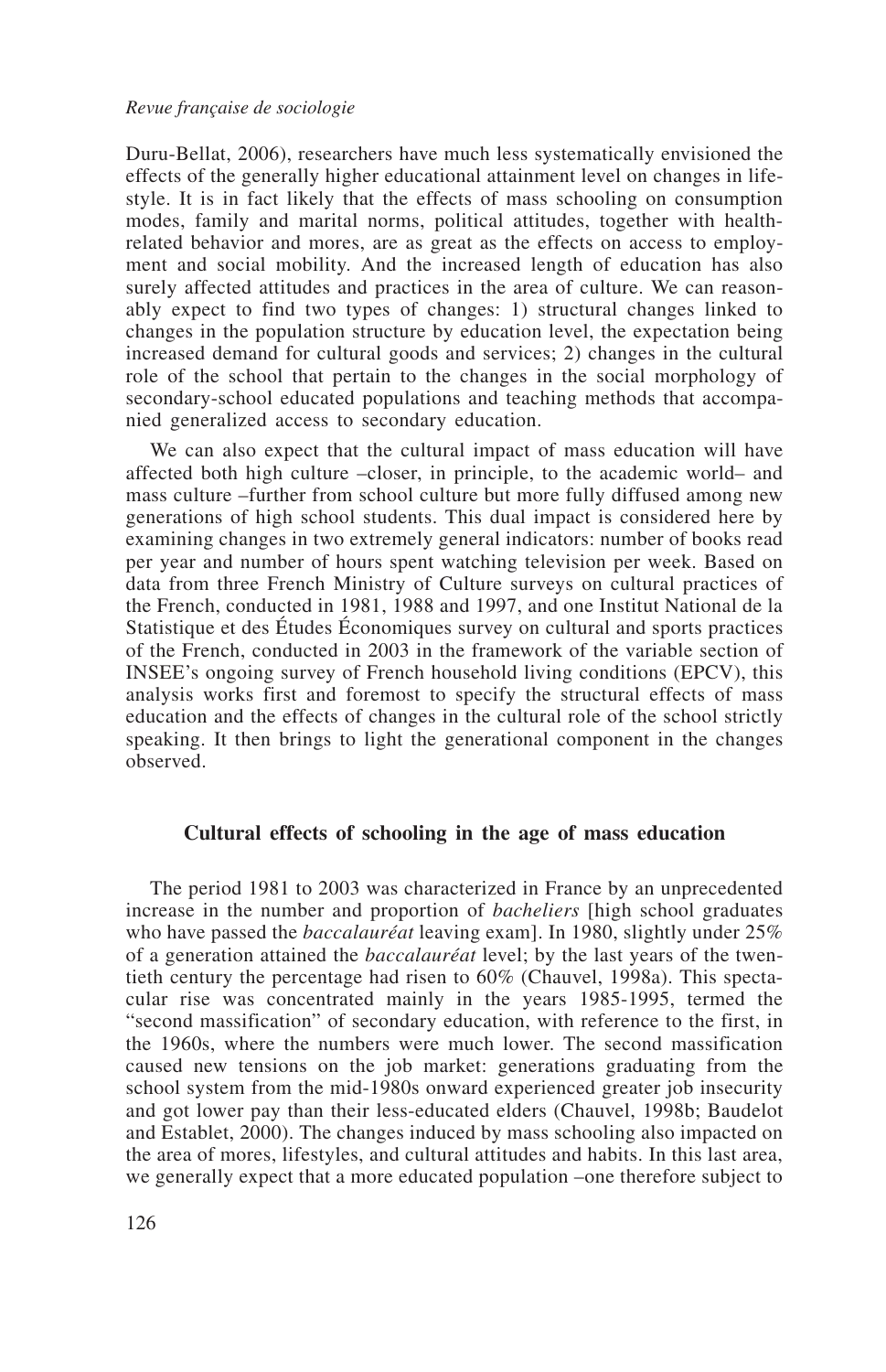the influence of school culture for a much longer period than in the past– will show greater familiarity with the highbrow cultural world and greater distance from popular culture and distractions.

#### *Cultural practices and schooling experience*

The relationship between culture and education –manifested empirically in many ways, including effect of cultural environment on scholastic performance and impact of educational attainment on orientation and intensity of cultural practices– is an ambivalent one. The correlations brought to light between scholastic performance indicators and cultural practice indicators may indeed be read in two diametrically opposed ways, depending on whether we take into account the impact on scholastic performance of cultural resources and activities immediately available to pupils outside the school environment, primarily in the family –this is what most sociologists of education do– or, conversely, the discriminating effect of education attainment level on access to culture and cultural practice intensity –this is what most sociologists of culture do.

#### *The effect of cultural capital on scholastic performance: reproduction or mobility?*

Sociologists of education have amply pointed out the impact on scholastic performance of cultural experiences in the framework of family socialization (DiMaggio, 1982; Jonsson, 1987; Farkas, Grobe, Sheehan and Shuan, 1990; Katsilis and Rubinson, 1990; Crook, 1997; De Graaf, De Graaf and Kraaykamp, 2000), but this has given rise to diverging interpretations. One type of interpretation, in the wake of sociology of social reproduction (Bourdieu and Passeron, 1970), considers the effect of cultural inheritance in terms of symbolic domination and a kind of complicity between "inheritors" and the academic powers-that-be. This approach imputes inequalities in student achievement to the proximity between the symbolic world of the "dominant" classes and the type of knowledge and know-how approved and rewarded by the school institution, as is particularly the case when it comes to language proficiency and discursive aptitudes. The unequal distribution of these skills is determined early in life; consequently, children socialized in a milieu rich in cultural resources and experiences are better adjusted to school culture from the outset and perform better on tests implicitly modeled on the culture they have inherited. Cultural capital inherited in the framework of family socialization thus appears a social reproduction instrument serving "the dominant". In contrast, children from working-class backgrounds where free time is still very likely to be spent in practices generally alien to the world of school culture –sports, cards, gardening, home improvement, but also and above all television-watching– are inevitable losers in the schooling game.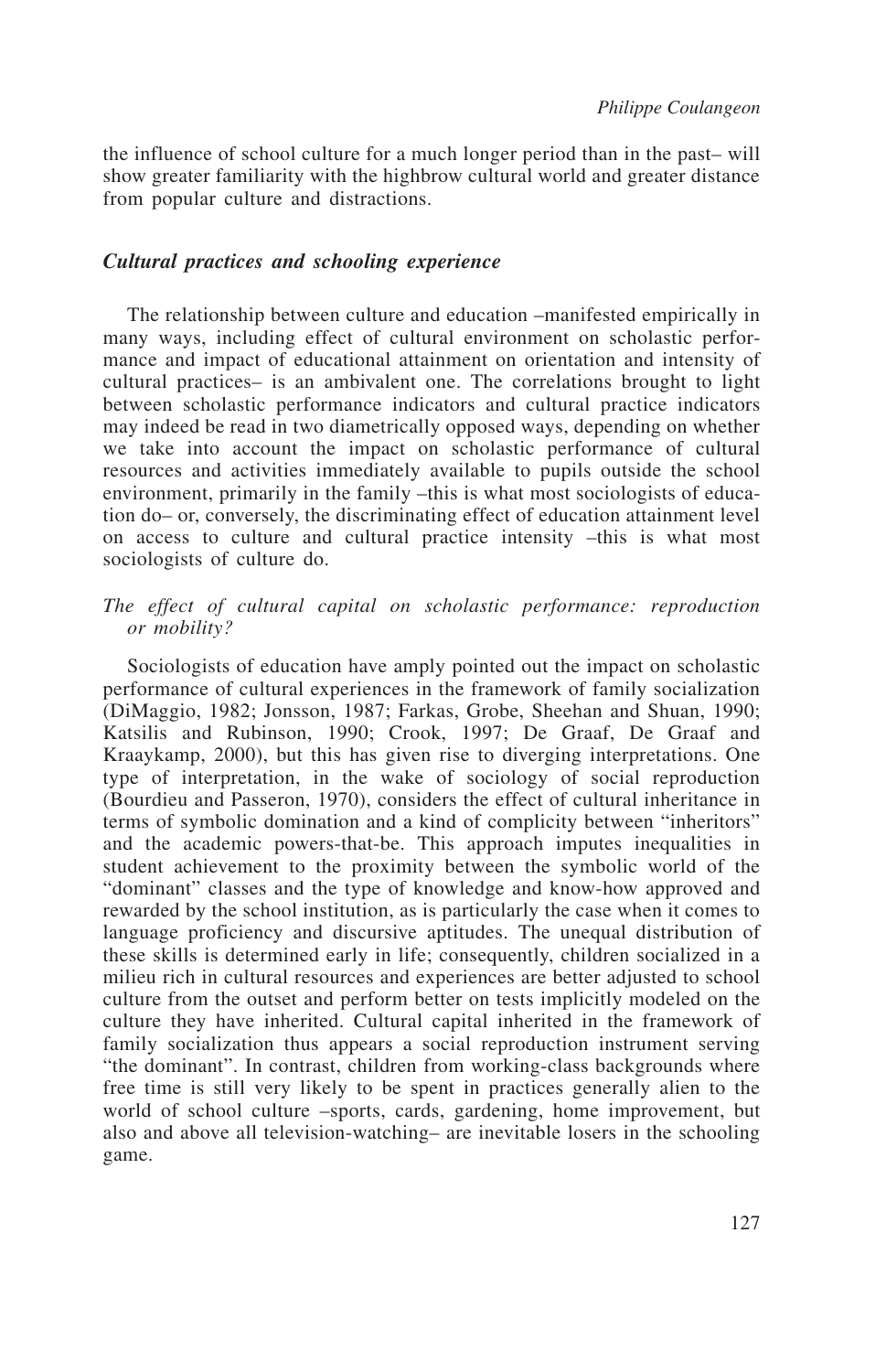Support for this "social reproduction" thesis has not been unanimous. For some authors, cultural capital cannot be reduced to "passive" expression of a social inheritance, and above all, school is not necessarily conceived as a place where this inheritance is sanctioned, either positively or negatively. The cultural experiences individuals accumulate, whether on their own initiative or that of their family, can be inscribed in educational mobility trajectories (DiMaggio, 1982; Kalmijn and Kraaykamp, 1996; Tavan, 2003). Individuals are not passively ranked in terms of the cultural resources they have inherited, and cultural investments realized in the context of family socialization can be the source of a scholastic performance differential. Like the "social reproduction thesis", this alternative interpretation of the effect of cultural resources on scholastic performance involves analyzing cultural capital as a means of actualizing family-acquired cultural resources in the exercises and tests of school life (De Graaf, De Graaf and Kraaykamp, 2000), but this is not an analysis of "symbolic domination" relations among social groups. Close to human capital theory (Becker, 1983), this perspective ties the effect of cultural capital on scholastic performance to cognitive abilities constructed in the framework of cultural practices and attitudes in student's family environment. Emphasis is on how the degree to which reading is practiced in the family environment conditions development of a taste and ability for abstraction (De Graaf, 1986). The impact of reading on scholastic performance is subject to debate, however. A significant proportion of "good" French middle school students do not read much, and students who read a great deal are not all necessarily "good" (Baudelot, Cartier and Detrez, 1999).

Conversely, the amount of time children and teenagers spend in other activities, particularly television-watching, a figure which rises inversely with parents' income, educational attainment and social status, is sometimes perceived as a factor that disrupts acquisition of school knowledge. Still, when family social characteristics are controlled for, there does not seem to be conclusive evidence that television-watching has a negative effect on scholastic performance (Williams, Haertel, Haertel and Walberg, 1982; Gortmaker, Salter, Walker and Dietz, 1990; MacBeth, 1996; Caille and Monfort, 1999).

Above and beyond their divergences, these different theoretical models share the fact that they attribute a preponderant role to cultural capital in forming and transmitting scholastic inequality. However, despite the consensus it seems to have won, this position is not necessarily accurate. Contemporary analysis of scholastic inequality tends to emphasize the impact of factors concealed by the undoubtedly excessive attention given to the effect of strictly cultural resources. Recent studies have brought to the fore the impact of inequalities in household income and housing conditions on primary and secondary school student scholastic performance (Goux and Maurin, 2000), and these material factors are very likely to be reinforced in the context of mass schooling, which has put an end to the relative social homogeneity of the school population.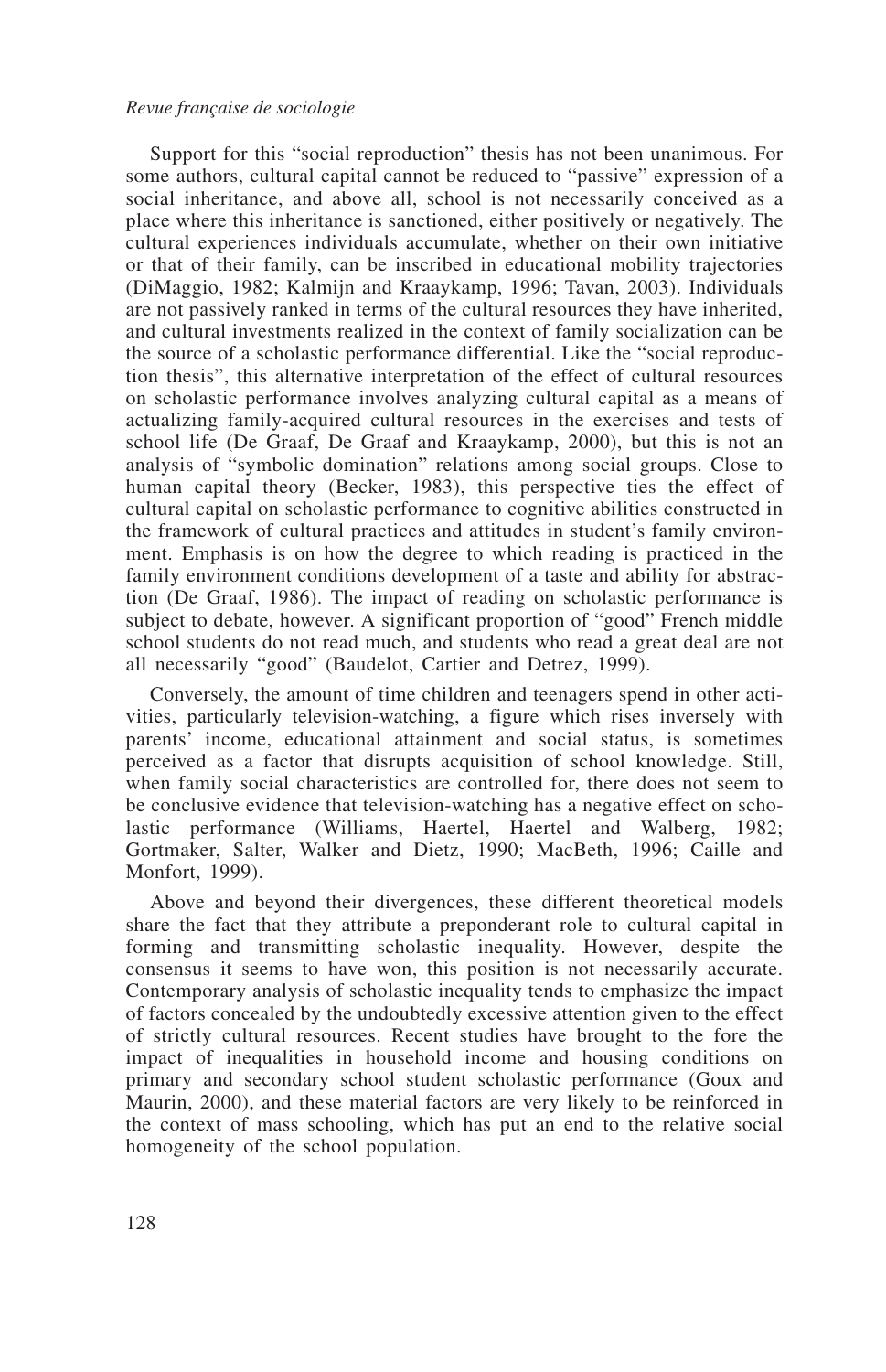#### *Socialization and learning: the duality of the educational attainment effect on cultural practices*

Of all socio-demographic characteristics, educational attainment is the one with the strongest and most meaningful predictive impact on nature and frequency of cultural practices (Ganzeboom, 1982). The educational attainment effect is widely recognized by institutional actors in the world of arts and culture; here the school is generally perceived as a valued partner in shaping cultural dispositions and attitudes. Specifically, it seems likely that variation in intensity of reading as a function of educational level reflects in part the effect of how long the individual was inculcated with specifically scholastic "literary" reading taste categories, though the empirical robustness of this relation is sometimes challenged (Gaddy, 1986). School inculcation of attitudes toward culture may once again be interpreted in terms of the human capital theory (Becker, 1983). If we follow this interpretation, we will expect consumption of cultural goods and services to increase with length of exposure to these products, and this is precisely why certain economists think that cultural consumption has features in common with addiction; that is, it follows an increasing utility function, contrary to ordinary consumption goods but quite similar to addictive practices, such as alcohol, drugs, and tobacco (Becker and Stigler, 1977). In this sense, the above interpretation of the education effect seems differentially applicable by cultural area. Whereas it seems to apply quite well to reading, a habit strongly encouraged in the school milieu, it applies less well to cultural areas that in French schools tend to be marginal; *e.g.*, music, fine arts and film.

The social function of contemporary schooling cannot be reduced to transmission of school knowledge, however. The school experience combines learning processes with socialization mechanisms that bring into play the effect of peer influence in shaping children's, teenagers' and young adults' cultural norms. The "teaching" that goes on in school is not accurately described by the classic student-teacher relationship (Durkheim, [1925] 1992); in fact norms, dispositions and attitudes, get shaped in a game with three players: student, teacher, peer group (Barrère and Martuccelli, 1998, 2000). Secondary school and higher education students' cultural habits depend to a large extent on the social properties of the educative community they are socialized in; that is, the social and cultural characteristics of both the student and teaching bodies. We can expect all these students to conform first and foremost to the cultural expectations of the dominant groups in the school environment (Bourdieu and Passeron, 1964, 1970).

The opposite approach is one in terms of "status-seeking" socialization (Ganzeboom, 1982). Here, the development of cultural attitudes is understood as a result of actors' strategic behavior. The influence of the school environment is thought of in terms of incentives to adopt behavior that individual subjects perceive as conforming to the cultural habits that correspond to their educational attainment and to the social status that their educational degrees allow them to lay claim to. In choosing their practices, individuals mobilize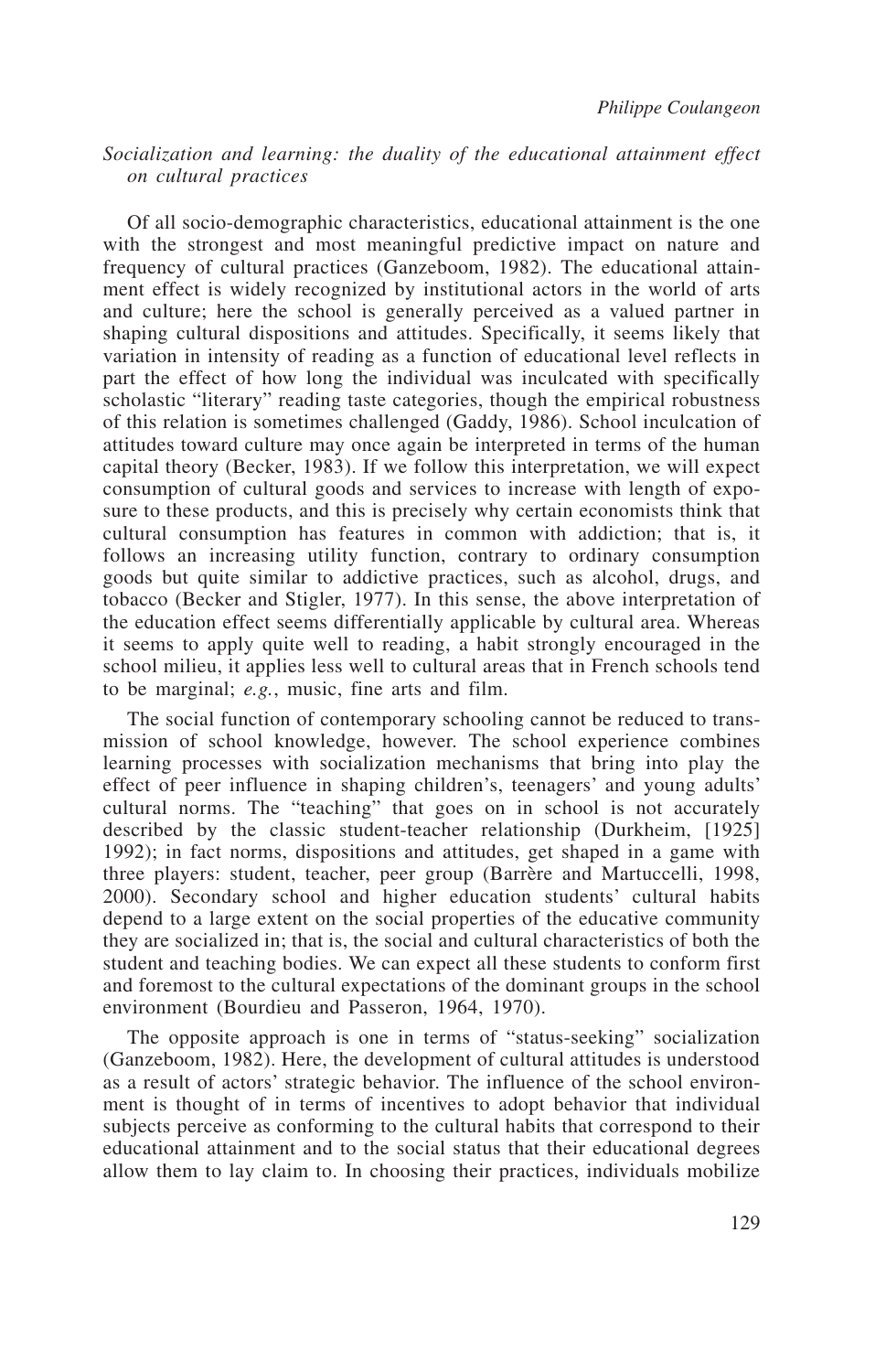the surrounding cultural resources that they perceive to be the most relevant for realizing their aspirations (DiMaggio and Mohr, 1985).

Clearly, the phenomenon of mass secondary education affects both the cognitive and socializing components of the school experience. In France, it is contemporary with a redefining of the implicit hierarchy of disciplines, a redefinition in which the classic humanities have undergone a relative decline and science and technology a promotion (Prost, 1986, 2004). And it is also likely to have disrupted the shared cultural understanding traditionally linking teachers and their students, and "complicity" due to the erstwhile relative social homogeneity of the teacher and secondary school student bodies.

#### *The cultural consequences of mass schooling*

Secondary schooling expanded in France in the 1960s, at the same time as media diffusion and distribution of cultural industry products. Mass schooling, then, developed in a context in which cultural supply was undergoing radical change. This in turn put "school culture" norms to the test of changed attitudes, attitudinal changes associated with the reign of mass culture.

#### *Mass schooling and the democratization of high culture: an uncertain relationship*

The cultural effects attributed to increased length of education are often put forward as a positive acquisition (Terrail, 1997, 2002; Poullaouec, 2004) from a process whose social consequences remain highly controversial for other authors (Dubet and Duru-Bellat, 2000; Beaud, 2002). The benefits of mass education in terms of civic and cultural development are reputed to counterbalance the perverse effects of degree inflation (Boudon, 1973; Duru-Bellat, 2006) that explain why the generations that experienced mass schooling are also those that found it harder to get a job and accede to the upward social mobility possibilities traditionally offered by the school (Chauvel, 1998b; Baudelot and Establet, 2000). We would expect, then, that diffusion of high culture (reading, museum-going, theater-going, etc.) would benefit from the fact of students' prolonged education.

The cultural virtues of mass schooling are themselves a focus of lively debate. The effects of longer education differ by social milieu. Diffusion of the long-schooling norm, while consubstantial with the bourgeois lifestyle, has disrupted traditional types of cultural transmission and social reproduction in the working-class world (Schwartz, 1989; Beaud and Pialoux, 1999). In addition to the social disillusion caused by mass schooling, that phenomenon has also in some cases created cultural tensions between older and younger working-class generations (Beaud, 2002). Furthermore, by mitigating the shared understanding that used to unite students and pupils in a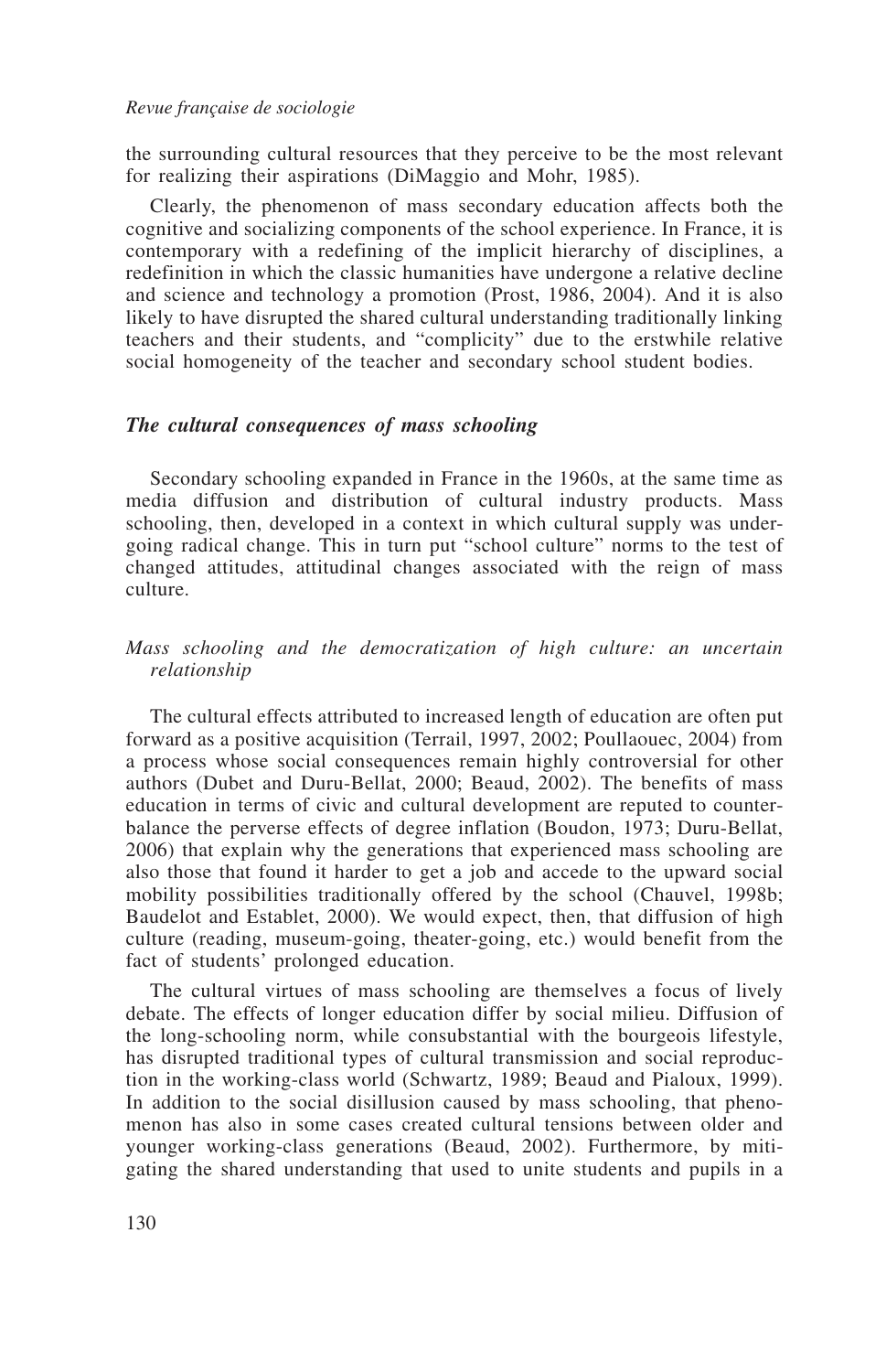social environment that in France remained homegeneous due to segregation of the various disciplinary courses of study from each other, mass secondary education has modified the frames of school experience, and this is due to changes in the social classes that middle school and high school students come from, though there is no indication that the social classes that secondary school teachers come from has changed in France since the late 1960s (Vallet and Degenne, 2000); the middle and upper classes are sharply overrepresented among teachers, as are the children of teachers. This increase in the social and cultural distance between teachers and their students alters not only conditions for transmitting knowledge, but also the socializing function of the school (Dubet and Martuccelli, 1996). Culturally, it suggests that it is no longer reasonable to trust that prolonging schooling through to the *baccalauréat* degree will mechanically work to diffuse high culture.

The fact that obstacles to the cultural acculturation of pupils from workingclass backgrounds have coincided with mixed results for the policy of democratizing high culture has brought with it an alternative approach involving recognition and legitimation of repertoires and practices that fall *outside* the area of learned culture (Urfalino, 1996; Dubois, 1999), an approach that echoes in the area of culture current thinking in the field of education on adapting knowledge and methods to new school populations. The debate between "democratizing high culture" and "cultural democratization" (Santerre, 2000) thus reduplicates, in the field of cultural policy, the disagreement in the field of education policy between partisans of innovation in teaching and proponents of "knowledge". In this debate, the media and cultural industries, particularly television, are often designated as vectors of cultural prescriptions that are in competition with school prescriptions. From this perspective, uncertainty about the cultural effects of generalizing secondary education also reflects the effect of changes in the characteristics of the cultural "supply", the sources of that supply and the hierarchies associated with it.

#### *School culture and mass culture*

The social differentiation of cultural attitudes has been studied in France since the late 1960s in terms of the theory of cultural legitimacy (Bourdieu, Darbel and Schnapper, 1966; Bourdieu and Passeron, 1964, 1970; Bourdieu, 1979). This theory establishes a tight correspondence between the social position system and the system of tastes and practices; the distinguishing features of the lifestyles of the different social groups are thought of primarily in terms of the distance between observed practices or expressed preferences and "learned" or "legitimate" culture. According to this thesis, because the school as institution annoints the "arbitrary cultural choice" of the dominant with the unction of academic legitimacy, it helps maintain the established cultural hierarchies and reproduce the existing social order (Bourdieu and Passeron, 1970).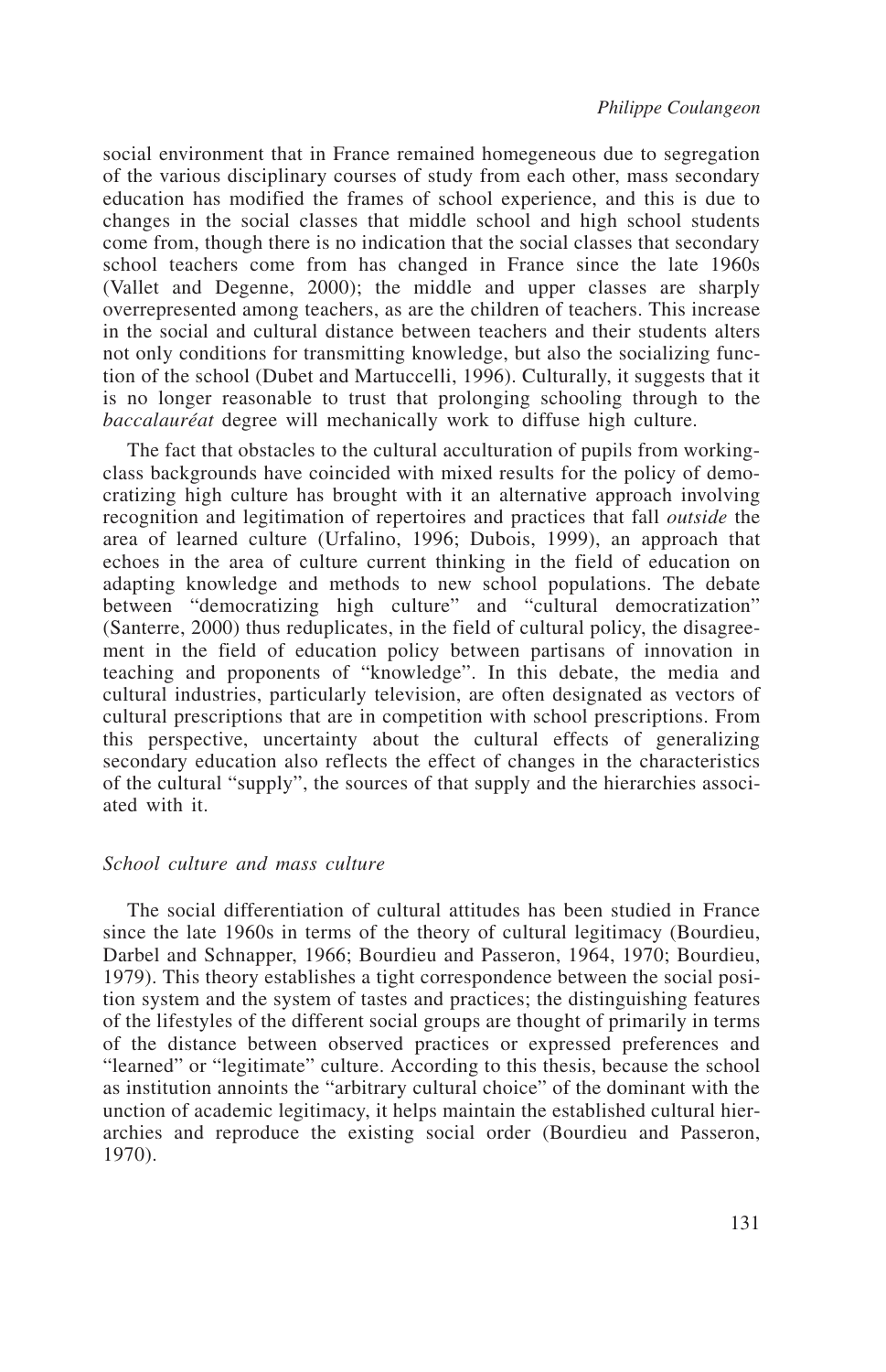Since the late 1980s this approach to the question has been widely criticized, primarily in France (Grignon and Passeron, 1989; Lahire, 2004) and the United States (DiMaggio, 1987; Lamont, 1992; Peterson, 1997). These reevaluations point up the limited normative power of upper-class cultural attitudes and call into question the unity attributed to the culture of the dominant classes in the sociology of Bourdieu. This argument, put forward as early as the 1960s in American sociology (Wilensky, 1964), is at the center of contemporary theses about cultural norm pluralism and eclecticism of tastes (Donnat, 1994; Lahire, 2004), thinking that emphasizes the blurred borders between the world of learned culture and popular or mass culture. In a context where the cultural role of the school is caught between competing prescriptions from the family, the media, and forms of youth sociability, we can expect that the range of cultural tastes and practices of graduates will not be as centered on the world of high culture; that it will be more fully suffused by the influence of the media and mass culture.

Measuring the impact of education level on cultural practices is still a delicate exercise, however, because of the close correlation between students' cultural habits and those of their family, on the one hand, their cultural habits and scholastic performance, on the other. In this regard, the relationship between education level and orientation of cultural practices may well conceal the real effect of students' social origins. In other words, in matters of cultural habits, we probably abusively attribute to the school what in fact should be attributed to the direct influence of parents and to students' family surroundings. In this respect, the now supposedly weaker connection between education level and proximity to high culture is probably partially due to the increasing heterogeneity of the social composition of student populations in the context of mass education. This is why it is worthwhile to control whenever possible for social origin when examining the education effect. Unfortunately, this variable was only provided in the first three surveys considered here, those from 1981, 1988 and 1997, not in the last, 2003, survey (see below). But from one of my earlier studies (Coulangeon, 2003) it is clear that the specific effect of education itself, once respondent's social origin has been controlled for, is much more pronounced and robust than suggested by the overly pessimistic "social reproduction" theses.

Since I could not explore in detail the changes that occurred in the cultural practices of "second massification" generations on the basis of the available survey data, the following analysis is restricted to two practices: reading and television-watching. These practices are considered emblematic of two contrasting cultural repertoires that we may reasonably think have not been equally affected by the expansion of secondary schooling. Moreover, given the impossibility of controlling for effect of respondents' social origin on observed reading and television-watching behavior, since this variable, measured by father's occupation on respondent's fifteenth birthday, was only included in the first three surveys, the import of the results presented here is necessarily limited.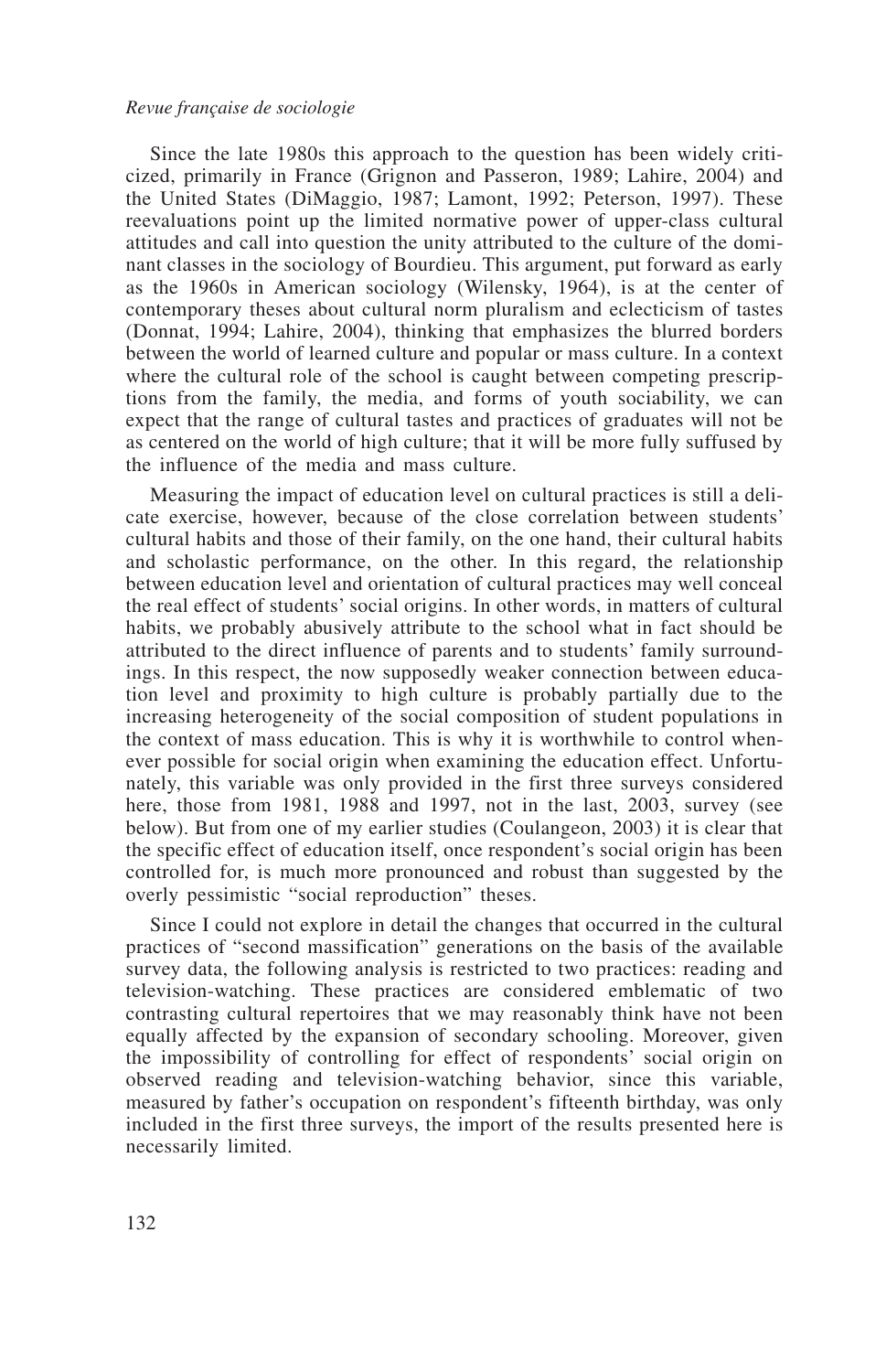#### **The structural effect of mass schooling on reading and television-watching habits in France, 1981-2003**

Surveys of French people's cultural practices include two types of indicators on reading and television-watching: frequency and intensity (number of books read or owned; time spent watching television) and practice "content", individual tastes and preferences. For the first of these types, the information takes fairly similar forms from one survey to the other; this is not the case for the second type. The nomenclature used for types of reading and literary genres together with the repertoire of television uses and television program categories changed greatly from one survey to the next; these changes in cultural "supply" or offerings make it a delicate matter to study qualitative changes in these practices. For this reason I chose to restrict the analysis to number of books read per year and amount of time spent watching television per week (see Box 1).

#### BOX 1. – *Ministry of Culture surveys on French people's cultural practices (1981, 1988, 1997) and INSEE's EPCV survey (2003)*

The analyses presented in this article are based on data from surveys on French people's cultural practices conducted by the Ministry of Culture in 1981, 1988 and 1997 and on a "cultural and sports practices" survey, the variable part of INSEE's Enquête Permanente sur les Conditions de Vie des Ménages (EPCV) [ongoing survey on household living conditions] done in 2003. The first survey of this type, conducted by the Ministry of Culture in 1973, used a much smaller sample (1,987 persons) than the later ones; it was not included here. The next three surveys used samples of comparable size (respectively 3,984, 4,997, and 4,353) and relatively similar questionnaires. INSEE's 2003 survey used a sample of 5,626 persons and a shorter, less detailed questionnaire on the nature of cultural practices. All surveys bore on cultural leisure activities of the French in the areas of reading, television, radio, music, theater and live performance, museums and film; also amateur artistic practices. The first three included "semi-leisure" activities (home improvement, gardening); the last was on sports. Overall, when we get down to detailed information such as types of music listened to, books read, films preferred, television programs watched, it is hard to constitute sufficiently stable indicators from one survey to the next since the genre nomenclatures are not at all stable. We may reasonably assume not only that questionnaires were conceived differently from survey to survey but also that respondent representations varied greatly from one period to the next. In music, for example, the terms "jazz" or "rock" did not necessarily have the same meaning in the minds of 2003 survey respondents as they did for those questioned in the 1981 survey. The same is true for television, where offerings have become much more diverse since the early 1980s. The present study is limited to extremely simple indicators because they raise less of a problem of stability, despite the different ways of formulating questions across the surveys. Whereas the Ministry of Culture surveys did not specify whether or not *bandes dessinées* [strip cartoon books] should be counted among books read in the year preceding the survey, the 2003 INSEE survey counted this type of reading material separately. This makes it extremely hard to compare number of books read from one survey to the other. But even when *bandes dessinées* are added to number of books read around 2003, the average number of books does not exceed the number for the preceding years. What is particularly significant here, however, is not so much the absolute change in average number of books but rather relative changes by education level. We can hypothesize that the comparability bias due to differences in the way the 2003 survey was formulated will indifferently affect respondents by education level; it is therefore still reasonable to compare relative trends.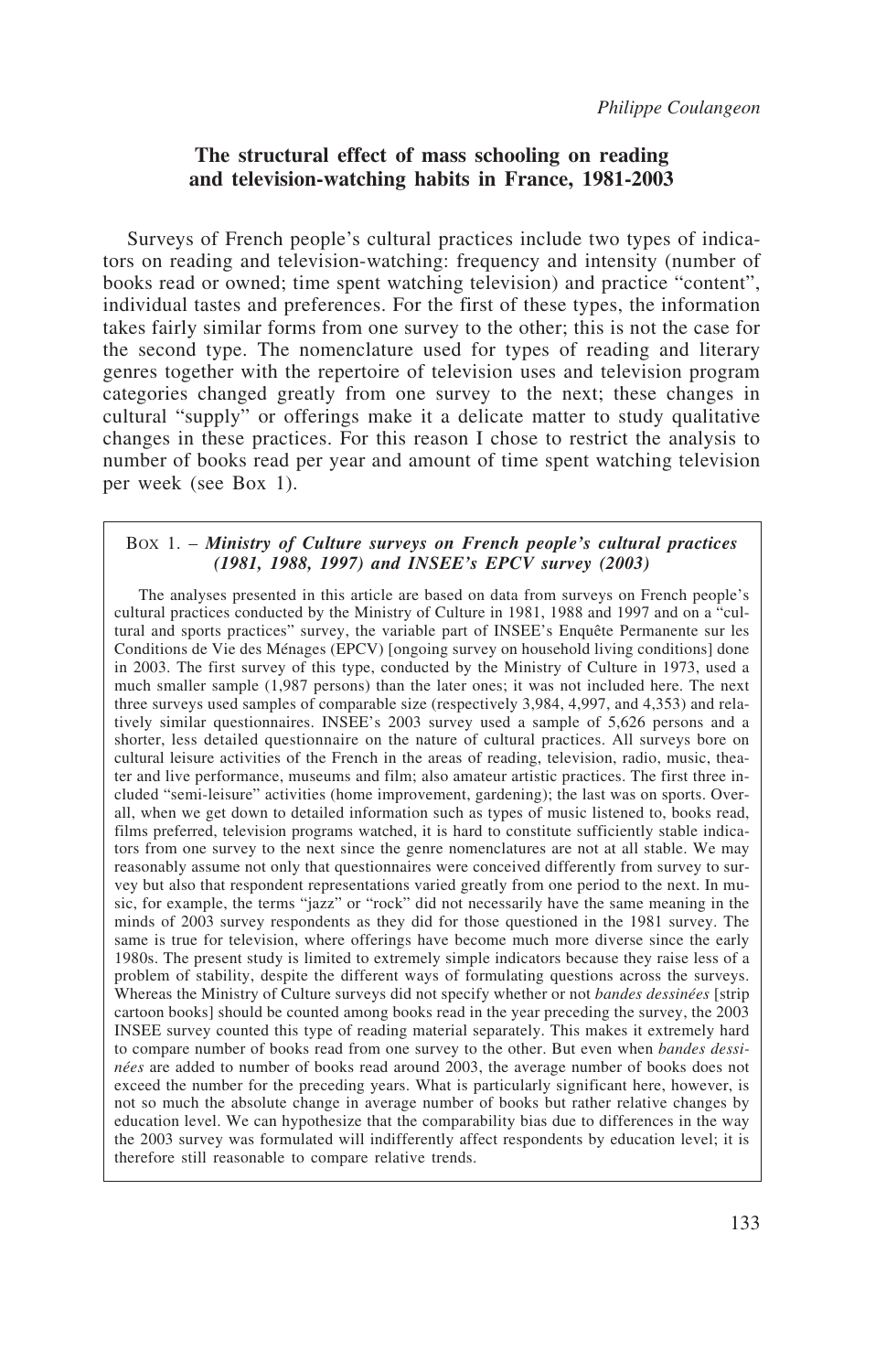#### *Reading and television-watching in the age of mass schooling*

Reading and television-watching do not occupy the same place in French people's leisure activities. In each of the four surveys studied, a significant number of persons questioned say they did not read a single book, but only a tiny minority of French people say they never watch television. While the opposition between readers and non-readers makes sense in itself, for television-watching the relevant criterion is variations in intensity. Three indicators were considered: change in 1) proportion of non-readers, 2) proportion of heavy readers (at least 25 books a year) and 3) proportion of heavy televisionwatchers (more than 20 hours a week). The analysis focuses on all persons aged 15 or over who are not in high school.  $(1)$ 

#### *Erosion of reading most perceptible among persons with higher educational degrees*

From 1981 to 1997, the proportion of French people saying they had not read a book in the course of the year fell considerably, from 30% to 23%, but it increased at the end of the period –to 33% in 2003 (Table 1). This abrupt rise can be partially imputed to the 2003 change in indicator definition: as indicated above, the book count for this survey explicitly excluded *bandes dessinées*. Still, we cannot preclude the possibility that the erosion in reading noted for the end of the period corresponds to a real trend, even though it was surely amplified by the change in indicator definition.<sup>(2)</sup> The proportion of heavy readers (at least 25 books a year), however, appears relatively stable.

|                      |                   | 1981<br>$(\%)$ | 1988<br>$(\%)$ | 1997<br>$(\%)$ | 2003<br>$(\%)$ | Variation 1981-2003<br>(odds ratio) <sup>a</sup> |
|----------------------|-------------------|----------------|----------------|----------------|----------------|--------------------------------------------------|
| $\langle$ Bac        | $< 1$ book        | 36             | 32             | 30             | 44             | 1.4                                              |
|                      | at least 25 books | 11             | 13             | 10             | 10             | 0.9                                              |
|                      | $< 1$ book        |                |                |                | 12             | 1.8                                              |
| <i>Bac</i> and above | at least 25 books | 26             | 30             | 28             | 21             | 0.8                                              |
| All                  | $< 1$ book        | 30             | 27             | 23             | 33             |                                                  |
|                      | at least 25 books | 14             | 16             | 15             | 14             | 1.0                                              |

TABLE 1. – *Change in proportions of non-readers and heavy readers by educational degree (1981-2003)*

(a) The odds ratios express variation relative to the proportions listed in the table from 1981 to 2003 independently of "departure" and "arrival" values. For the first line, for example, the odds ratio is calculated as follows: 44/(100-44) ×  $(100-36)/36 = 1.4$ , meaning that in 2003 non-graduates were 1.4 times more likely than in 1981 not to have read a book (rather than to have read one). An odds ratio above 1 indicates a positive variation; an odds ratio below 1, a negative variation; an odds ratio of 1, no variation.

*Source*: Pratiques culturelles des Français (1981, 1988, 1997), EPCV (2003).

(1) High school students were not included in the frame of this study. This may have caused a bias given that the only 15-18-yearolds considered in it are non-graduates.

(2) We should not underestimate the impact

of this definition change: while the 2003 questionnaire explicitly excluded *bandes dessinées*, the preceding questionnaires did not explicitly include them.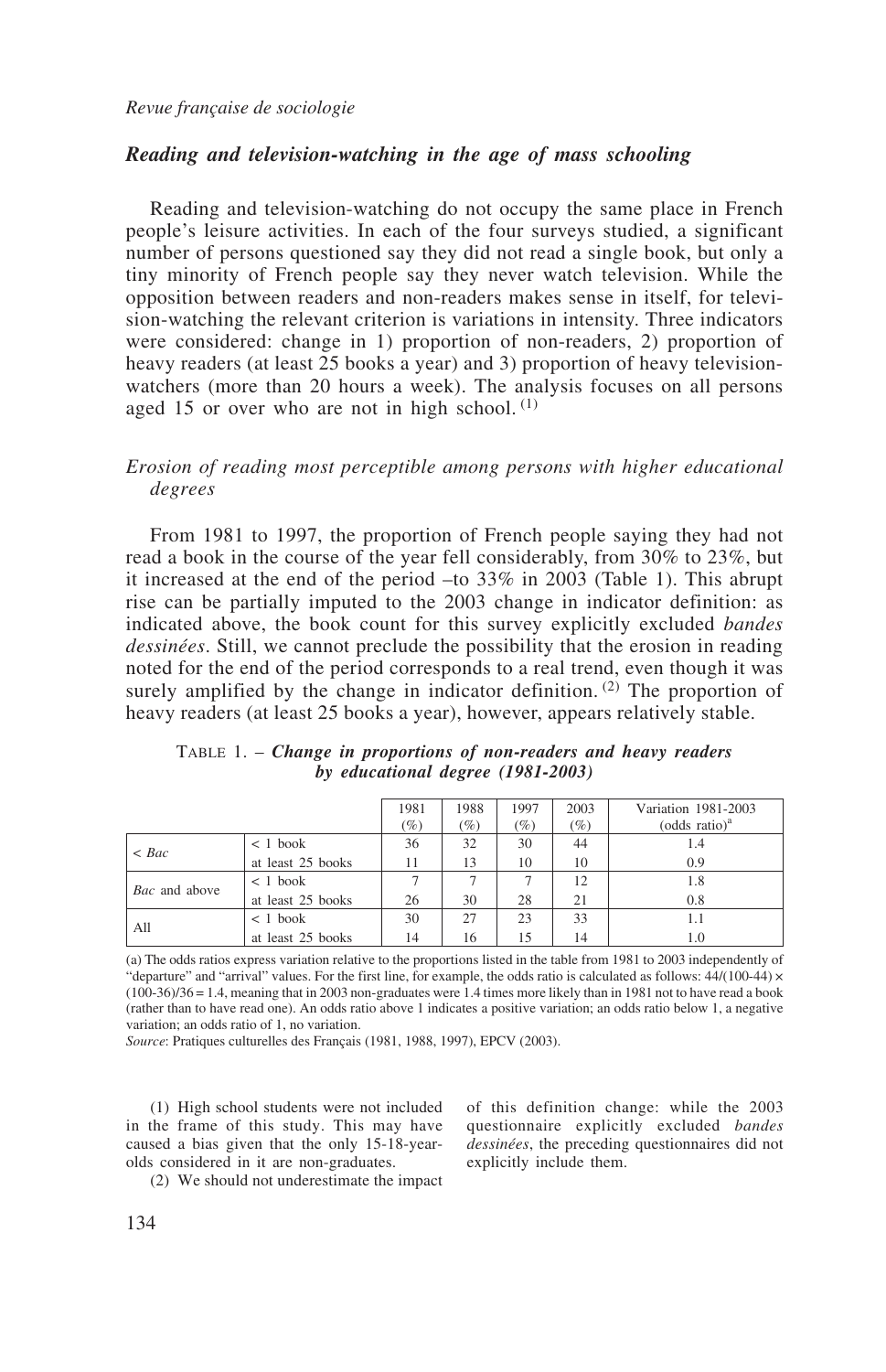These overall trends look quite different when *bacheliers* (and holders of higher degrees) are distinguished from non-graduates. Though regardless of survey year 4 to 5 times fewer *bacheliers* and higher education graduates say they did not read a book in the past year and more than twice as many say they are heavy readers, graduates also account for an increasing proportion of non-readers, and there was a much sharper decline in the proportion of heavy readers among them than among non-graduates, particularly between the last two surveys, as shown by the odds ratios in Table 1.

The trends apprehended at the level of the overall population might be thought to result in part from the combined effect of a change in individual behavior and the structural change in distribution of the population by educational attainment level. The increase in number of *bacheliers* –the impact of which is particularly felt in the adult population chosen as the frame of analysis for the 2003 survey, which displays the effect of generalized access to upper secondary school much more massively than the previous three surveys– thus limited the overall increase in non-readers and the erosion of intensive reading, since heavy readers continued to be found among the better educated, the same group in which non-readers were less prevalent. Still, graduates were indeed the ones whose reading habits seem to have been the most strongly affected over the period under consideration.

#### *The increasing weight of television-watching in French graduates' leisure activities*

The sawtooth curve indicating trend in proportion of heavy televisionwatchers (more than 20 hours a week) from 1981 to 2003 –*i.e.*, sharp rise until 1997; fall at the end of the period– is likely to conceal a combined effect of changes in individual behaviors and changes in the educational degree structure (Table 2). Intensive television consumption among non-graduates seems to have remained stable, whereas among graduates, who are only half as likely as non-graduates to be heavy television-watchers, the proportion of heavy television consumers increased quite sharply, particularly between the last two surveys.

Part of the changes observed in television-watching from 1981 to 1997 are surely due to changes in television program offerings. In the period running from the early 1980s to the early 2000s, the audiovisual industry underwent a series of radical changes –major increases in number of channels and types of broadcasts (cable, satellite, pay channels), extended broadcasting hours– which very likely had the effect of intensifying television-watching. Moreover, the arrival of increasingly differentiated "supply" may have brought graduates, traditionally more reluctant to use audiovisual media, closer to a practice partially legitimated by the development of theme channels (documentaries, cinema, etc.) that offer an opportunity to watch television "distinctively". The indicator "amount of time spent watching television" is therefore probably too general and masks more subtle differentiations in television use.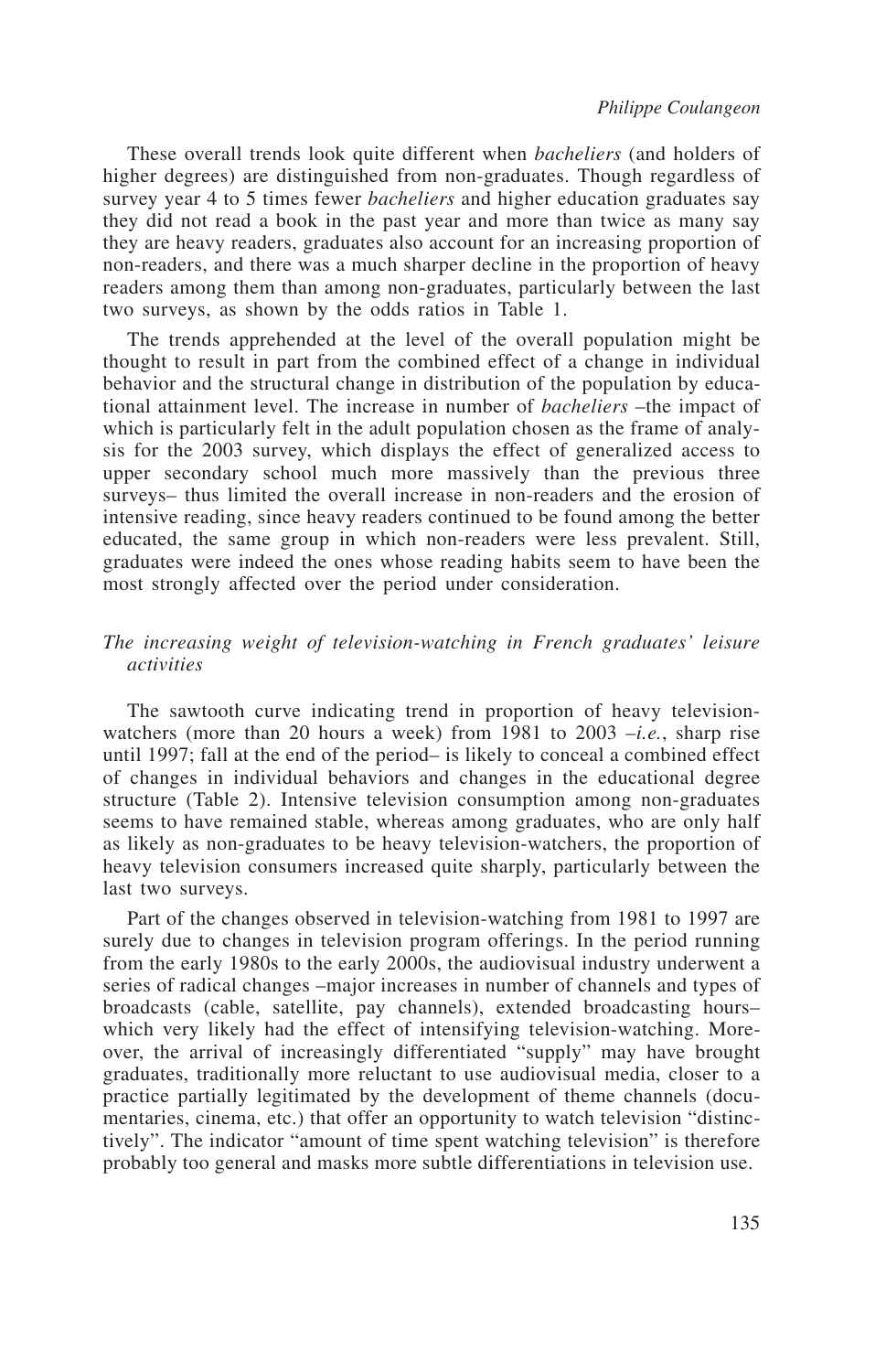|                      |                                 | 1981<br>$(\%)$ | 1988<br>$\mathscr{C}_o$ | 1997<br>(%) | 2003<br>$\mathscr{G}_o$ | Variation 1981-2003<br>(odds ratio) |
|----------------------|---------------------------------|----------------|-------------------------|-------------|-------------------------|-------------------------------------|
| $\langle$ Bac        | > 20 hours of television/week   | 41             |                         |             | 48                      |                                     |
| <i>Bac</i> and above | $> 20$ hours of television/week | 20             |                         |             |                         |                                     |
| All                  | > 20 hours of television/week   | 36             |                         | 44          | 40                      |                                     |

TABLE 2. – *Changes in proportion of heavy television-watchers by educational degree (1981-2003)*

*Source*: Pratiques culturelles des Français (1981, 1988, 1997), EPCV (2003).

In any case, the change in structure of the French population by educational degree from 1981 to 2003, reflected in changes in the cultural practices survey sample structure for 1981, 1988 and 1997 and the EPCV for 2003, make it hard to interpret the changes observed in television-watching and reading (Figure 1).

FIGURE 1. – *Proportions of high school graduates* **(bacheliers)** *in 1981, 1988, 1997 and 2003*



*Note*: For each survey, proportions of *bacheliers* were calculated on the basis of all persons 15 and over but not including high school and middle school students.

*Source*: Pratiques culturelles des Français (1981, 1988, 1997), EPCV (2003).

The considerable increase in proportion of high school and higher education graduates –from 20% to over 35% of respondents– requires identifying, for both reading and television-watching, which changes are strictly imputable to the structural component of the introduction of mass schooling and which refer to real changes in attitude.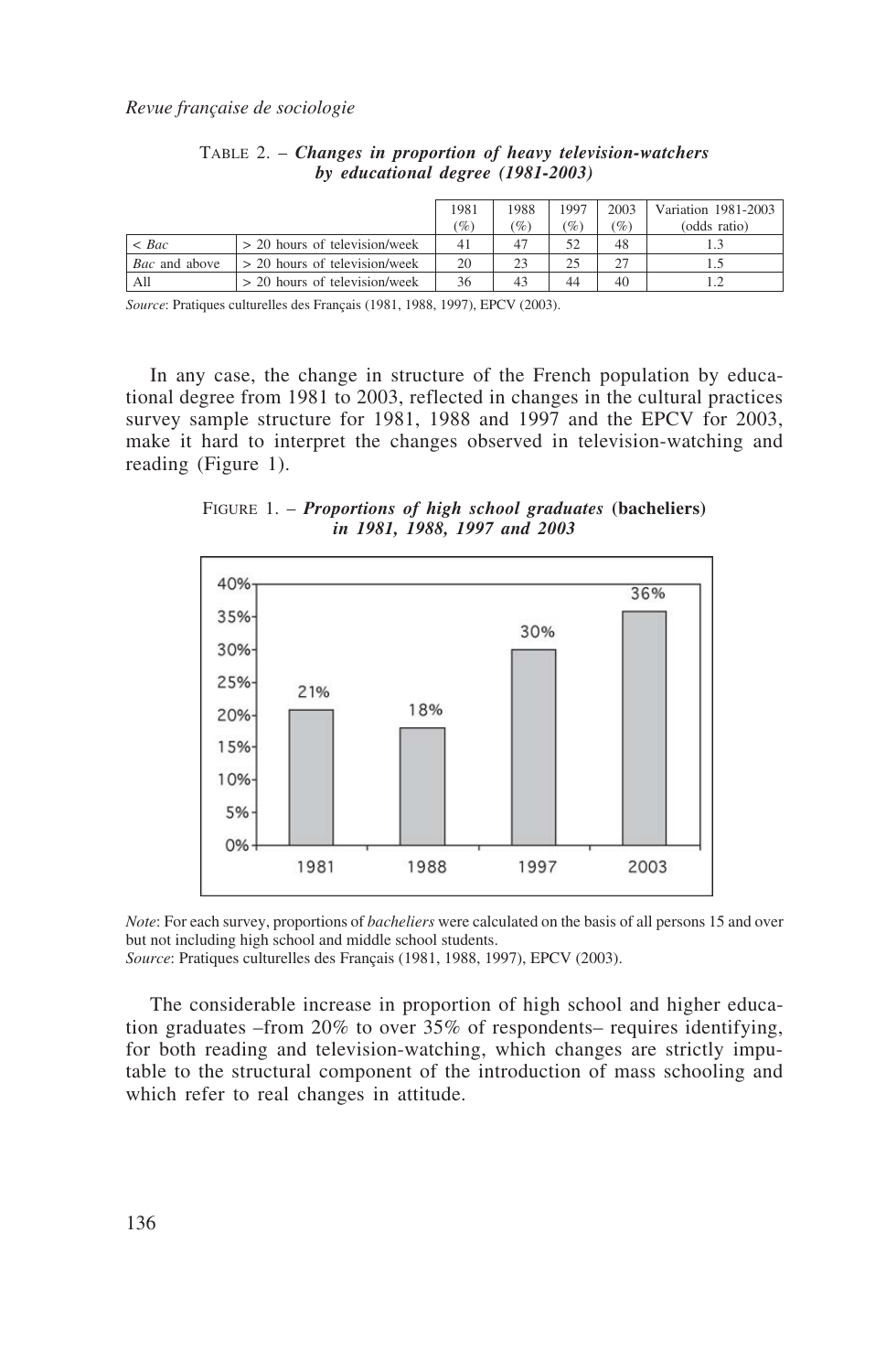#### *Distinguishing the net effect of education from the structural impact of mass schooling*

A significant proportion of the increased diffusion of cultural practices observed from 1973, when these surveys were first conducted by the French Ministry of Culture, is due to the increased weight in the French population of those categories that have traditionally been the greatest consumers of cultural goods and services; *i.e.*, senior managers, graduates, and city-dwellers (Donnat, 1994, 1999). However, this structural effect may well conceal real attitude changes. A cultural practice that is stagnating or advancing only slightly in the context of mass schooling is therefore very likely to be losing people's interest, but this reality will not appear because it is compensated for by the mechanical effect of the numerical growth of the "practicing" categories. The intertwining of these two phenomena does not generally allow for distinguishing directly the nature of the effects leading to the changes observed; statistical techniques have to be used to break down those effects.

#### *Net effects and structural effects: methodological problems and theoretical issues*

For both reading and television-watching, the impact of mass secondary schooling can be broken down using the Paasche index. This formula makes it possible to distinguish quite simply between net effects and structural effects (see Box 2).

#### BOX 2. – *Separating net and structural effects using the Paasche index*

This method breaks down change  $I^{2003} - I^{1981}$ , where  $I^{1981}$  *and*  $I^{2003}$  represent the respective occurrence rates in 1981 and 2003 of a given activity; *e.g.*, reading at least 25 books a year. Using the Paasche index formula,  $I^{2003} - I^{1981}$ can be rewritten as follows:

$$
\sum_{i=1}^{I} p_i^{1981} (I_i^{2003} - I_i^{1981}) + \sum_{i=1}^{I} I_i^{2003} (p_i^{2003} - p_i^{1981}),
$$

*i*

where  $I_i^{1981}$  and  $I_i^{2003}$  represent the occurrence rates of reading at least 25 books a year at different education levels *i* ( $i = 1, ..., I$ ) and where  $p_i^{1981}$  and  $p_i^{2003}$  represent the respective proportions of the different education levels in the population at large in 1981 and 2003. The first term is to be read as a measure of the change in net effect, while the second is to be interpreted as a measure of structural effect (see Dumontier, Singly and Thélot, 1990).

In analysis of the effects of mass schooling, this breakdown operation (which consists in controlling for the structural part of the observed changes) is extremely important for understanding both the drop in reading and the rise in television-watching. First, the fact that reading decreased at the very time the population structure by educational attainment seemed to be mechanically moving in such a way as to increase it suggests that school is not impelling people to read as much as it once did. Conversely, the increase in proportion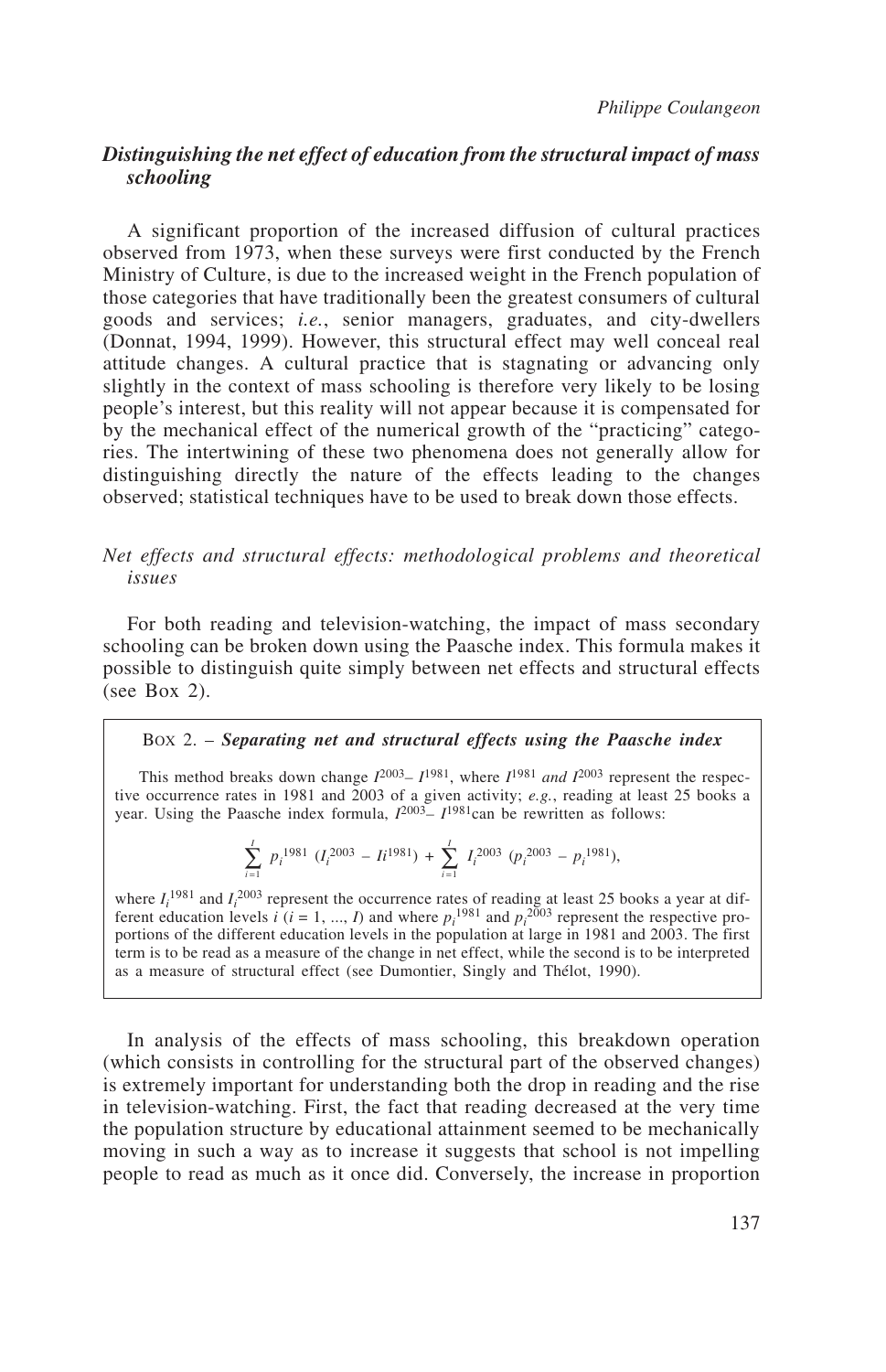of heavy television-watchers in a context of mass schooling can be read as an indication of graduates' greater receptiveness to mass culture.

#### *Changes in the place of reading and television-watching by educational degree from 1981 to 2003: predominance of net effects*

The breakdown of net and structural effects for the three indicators brings to light first that the increase in proportion of non-readers (persons reading less than one book a year) from 29.8% to 32.5% is due to two opposite movements (Table 3). On the one hand, if we suppose that the effect of educational attainment on propensity to read was constant from 1981 to 2003, the increase observed in proportion of the population with at least the *baccalauréat* would have led to a fall in proportion of non-readers from 29.8 to 25.3%; *i.e*., a structural effect of - 4.5 points. On the other, the change observed in propensity to read by educational degree level would have led, with structure kept constant, to an increase in proportion of non-readers from 29.8 to 37%, or a net effect of + 7.2 points. Altogether, the net effect of the fall in propensity to read is greater than the structural effect of increasing proportion of graduates in the population, though this increase does limit the increase in proportion of non-readers that would have been observed without any structural effect. In other words, the introduction of mass schooling has worked significantly to lower the visibility of the drop in reading.

TABLE 3. – *Breakdown of changes in rates of non-readers, heavy readers and heavy television-watchers (*%*)*

|                                     | 1981            |            | Variation  |             |                 | 2003         |                |
|-------------------------------------|-----------------|------------|------------|-------------|-----------------|--------------|----------------|
|                                     | <b>Observed</b> | (1)        | (2)        | Total       | <b>Observed</b> |              | Estimated rate |
|                                     | rate            | Net effect | Structural | variation   | rate            | W/net effect | W/structural   |
|                                     |                 |            | effect     | $(1) + (2)$ |                 | only         | effect only    |
| Non-readers $(< 1$ book a year)     | 29.8            | $+7.2$     | $-4.5$     | $+2.7$      | 32.5            | 37.0         | 25.3           |
| Heavy readers $(> 25$ books a year) | 13.9            | $-2.1$     | $+2.0$     | $-0.1$      | 13.8            | 11.8         | 15.9           |
| Heavy television-watchers           | 36.4            | $+7.2$     | $-3.1$     | $+4.1$      | 40.5            | 43.6         | 33.3           |
| $\approx 20$ hrs a week)            |                 |            |            |             |                 |              |                |

*Source*: Pratiques culturelles des Français (1981, 1988, 1997), EPCV (2003).

Likewise, it appears that the relative stability of percentage of heavy readers (25 or more books per year) is due to two contrary movements that work to cancel each other out. Whatever the indicator considered, then, it would seem that the net effect of education on reading considerably declined over the period, meaning that mass schooling did not bring about the outcome expected and hoped for on this point.

As for television-watching, the proportion of viewers who watch more than 20 hours of television a week significantly increased over the period, regardless of educational attainment. This positive net effect  $(+ 7.2 \text{ points})$  more than compensated for the structurally induced fall (- 3.1 points) associated with the increase in proportion of graduates; the proportion of graduate heavy television consumers in 1981 was much lower than non-graduate heavy consumers. If the proportions of graduate and non-graduate heavy television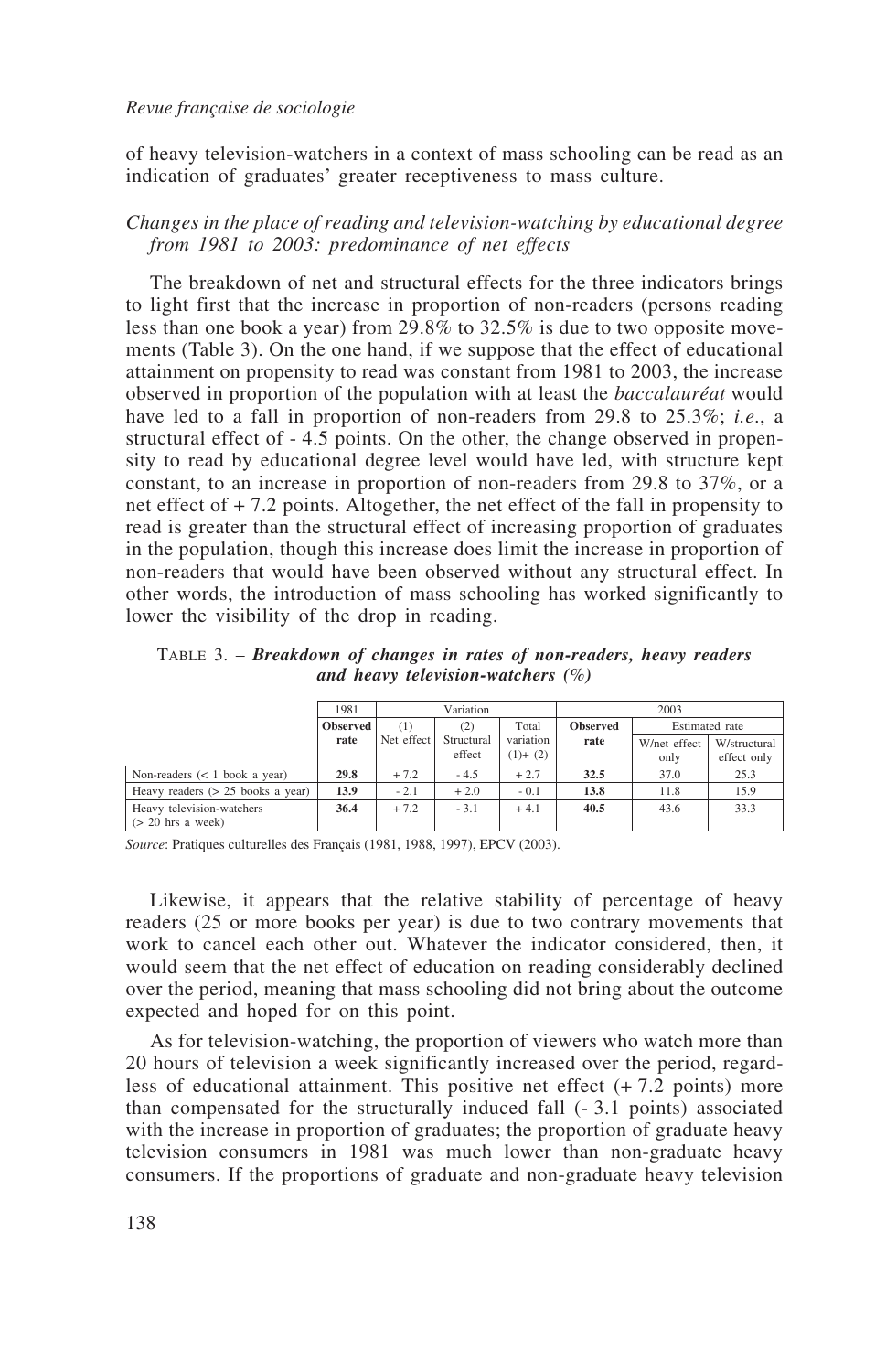consumers had remained constant between the two dates, the effect of the structural change in the population by level of educational degree should have produced a significant fall in overall proportion of persons watching television more than 20 hours a week.

The breakdown of the observed changes in attitudes toward televisionwatching and reading from 1981 to 2003 thus indicates that those changes are not exclusively assignable to changes in the structure of the population by educational degree. Variations in the net effect of degree from 1981 to 2003 can be understood in three distinct ways: 1) the effect of degree on cultural habits changed in the course of individual's lifetime; meaning, for example, that the effect of being encouraged to read weakened as the ageing individual moved away from his/her student years while the opposite situation developed with regard to television-watching; 2) the effect of educational attainment changed by period corresponding to each of the four surveys, namely because of changes in the "supply structure", particularly pronounced in television and the audiovisual industries; 3) the effect of degree differed from one generation to another; this amounts to linking variations in net effect of degree on both practices to the gap between the schooling conditions of generations who experienced mass education and the generations who preceded them.

#### **The generational component of the change in cultural habits**

Aggregating the 1981, 1988, 1997 and 2003 survey data allows for drawing up a pseudo-panel distributed by decennial cohorts (Table 4) whose attitudes towards reading and television-watching were observed at the four survey dates. For each of the dates, only individuals who had left the school system at the time of the survey were taken into account, since the point here is to measure changes in reading and television-watching practices by education degree within consecutive generations.

| Observation | 1981  |      | 1988  |      | 1997  |          | 2003  |          | All    |                |
|-------------|-------|------|-------|------|-------|----------|-------|----------|--------|----------------|
| vear        |       |      |       |      |       |          |       |          |        |                |
| Cohort      | N     | $\%$ | N     | $\%$ | N     | $\%$     | N     | $\%$     | N      | $\%$           |
| 1898-1907   | 213   | 8    | 49    |      | 5     | $\Omega$ | 4     | $\Omega$ | 271    | $\overline{2}$ |
| 1908-1917   | 348   | 11   | 316   | 8    | 89    | 3        | 93    |          | 846    | 5              |
| 1918-1927   | 521   | 16   | 697   | 15   | 340   | 10       | 449   | 8        | 2.007  | 12             |
| 1928-1937   | 484   | 15   | 609   | 16   | 524   | 14       | 725   | 12       | 2.342  | 14             |
| 1938-1947   | 548   | 15   | 702   | 17   | 443   | 11       | 763   | 13       | 2.456  | 14             |
| 1948-1957   | 907   | 23   | 1.012 | 22   | 734   | 19       | 917   | 20       | 3.570  | 21             |
| 1958-1967   | 539   | 12   | 957   | 18   | 984   | 23       | 976   | 20       | 3.456  | 19             |
| 1968-1977   |       |      | 128   | 2    | 703   | 18       | 969   | 19       | 1.800  | 10             |
| 1978-1988   |       |      |       |      | 39    |          | 287   | 7        | 326    | 2              |
|             | 3,560 | 100  | 4.470 | 100  | 3.861 | 100      | 5.183 | 100      | 17.074 | 100            |

TABLE 4. – *Distribution of the nine generations across the four samples*

*Source*: Pratiques culturelles des Français (1981, 1988, 1997), EPCV (2003).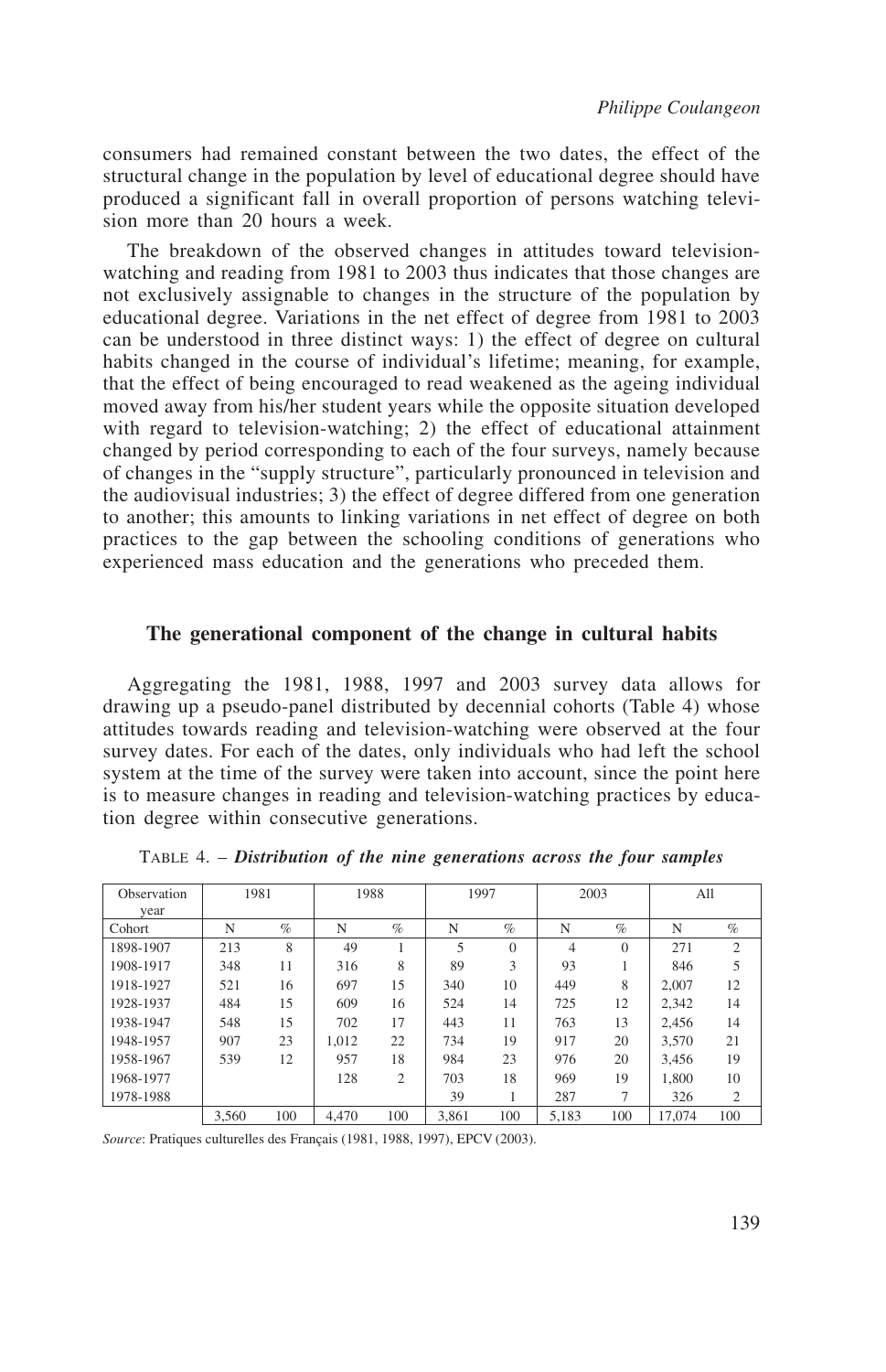The low number of respondents in the end cohorts; *i.e*., persons born before 1908 and after 1977 –these cohorts are not consistently represented in the four survey dates– leads to centering the analysis on the seven intermediate cohorts; *i.e.*, from the 1908-1917 birth cohort to the 1968-1977 birth cohort. The change in proportion of *bacheliers* and higher education graduates between the first and last cohort suggests that some of the changes observed in reading and television-watching habits are of a generational nature, due to the increased proportion in the 1997 and 2003 surveys of individuals born in or after 1968, more than 45% of whom obtained the *baccalauréat* (Figure 2).





*Source*: Pratiques culturelles des Français (1981, 1988, 1997), EPCV (2003).

#### *Age effects, period effects and generation effects*

Analysis of the time differences observed for television-watching and reading brings up the classic problem of separating effects of age, period and generation. The graphic representation of these differences suggests that the way these three types of effects fit together is significantly different for the two practices.

#### *How the three effects fit together for reading and television-watching*

The y-axis in Figure 3 indicates proportion of non-readers and in Figure 4 proportion of heavy readers by cohort, age and date. The age groups figure on the x-axis, and each curve corresponds to a cohort observed at two, three or four dates, depending on cohort years. Variations in proportion of non-readers primarily bring to light the effect of age, because the proportion of individuals saying they did not read a book increases with age and peaks above 60.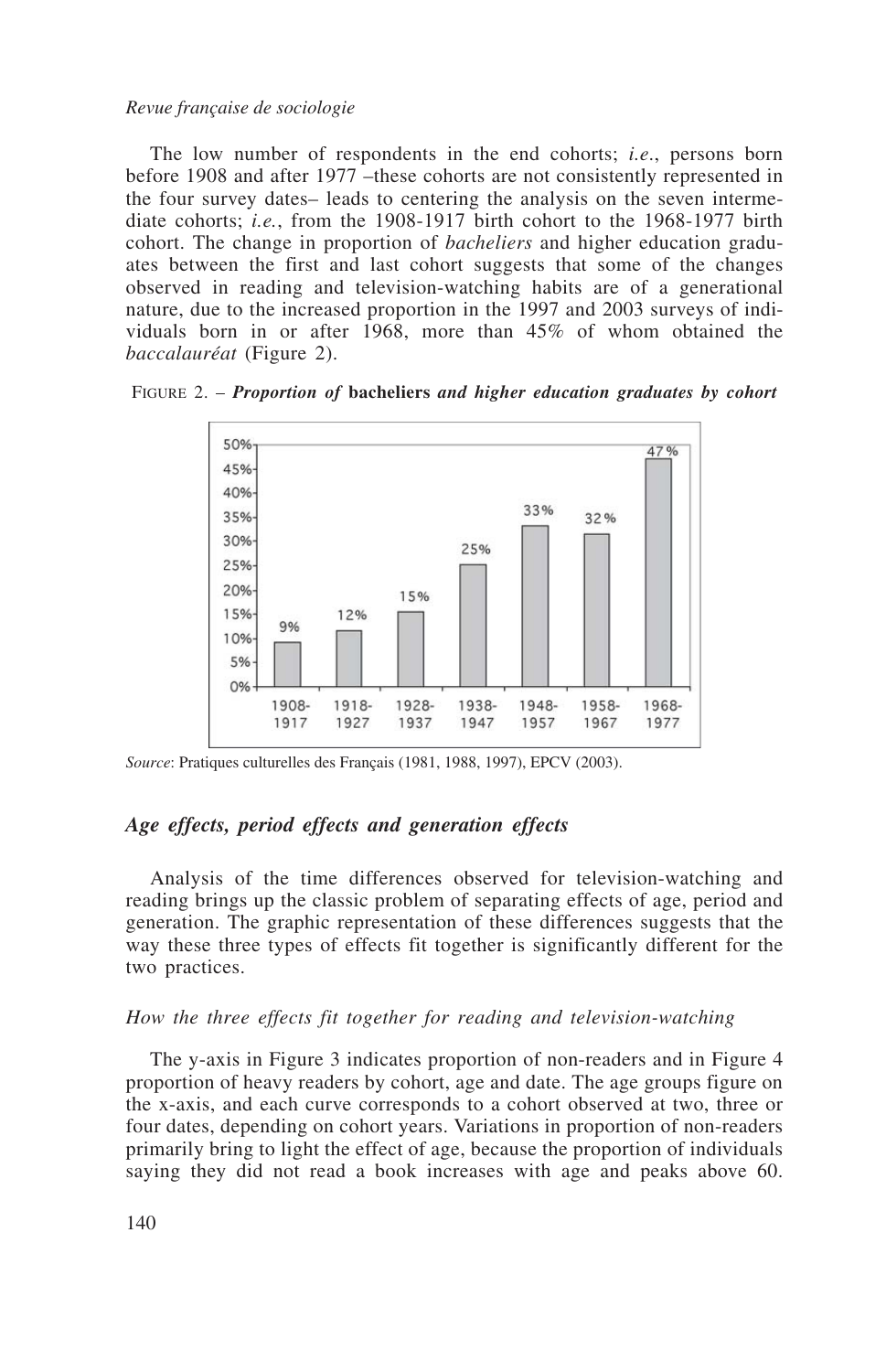Second, the graphs suggest a period effect: a slight fall in proportion of nonreaders in the 1997 survey compared to those of 1988 and 2003.



FIGURE 3. – *Age, period and generation effects on proportion of non-readers*

*Note*: Because the time lapse between two consecutive surveys was not identical in each case, the 16 age groups figuring on the x-axis were not exactly identical for each of the four observation years. For this graph and the following ones, the correspondence is as follows:

|      |               |           |           |           |           |           |           |       |       | 10    |       | $\sim$<br>$\overline{1}$ | 14    | 15 | 16    |
|------|---------------|-----------|-----------|-----------|-----------|-----------|-----------|-------|-------|-------|-------|--------------------------|-------|----|-------|
| 1981 | $14 - 23$     |           | $24 - 33$ |           | $34 - 43$ |           | $44 - 53$ |       | 54-63 |       | 64-73 |                          |       |    |       |
| 1988 | $11-20$ 21-30 |           |           | $31 - 40$ |           | $41 - 50$ |           | 51-60 |       | 61-70 |       | 71-80                    |       |    |       |
| 1997 |               | $20 - 29$ |           | $30-39$   |           | $40 - 49$ |           | 50-59 |       | 60-69 |       | 70-79                    | 80-89 |    |       |
| 2003 |               |           | $26 - 35$ |           | $36 - 45$ |           | $46 - 55$ |       | 56-65 |       | 66-75 |                          | 76-85 |    | 86-95 |

*Source*: Pratiques culturelles des Français (1981, 1988, 1997), EPCV (2003).

Proportion of heavy readers (at least 25 books read in the year preceding the survey) does not seem very sensitive to ageing. The graph in Figure 4 suggests a period effect combined with a generation effect. For recent generations, the proportion of heavy readers tended to fall between the first and last survey. However, this period effect declined in pre-1948 generations, where the proportion of heavy readers actually tended to increase in the last two surveys, though age and period effects are not readily separable here. Most individuals in generations born between 1908 and 1937 retired at some point in time between the beginning and end of the survey series, and this status change may in part explain an increased interest in reading in those generations that compensates for the period effect also observed. The generational dimension of the changes observed is manifested here more clearly than is shown by the break between pre- and post-1968 generations. Regardless of observation year, the proportion of heavy readers in the 1968-1977 cohort is at least five points below that observed for the same ages in the 1958-1967 cohort.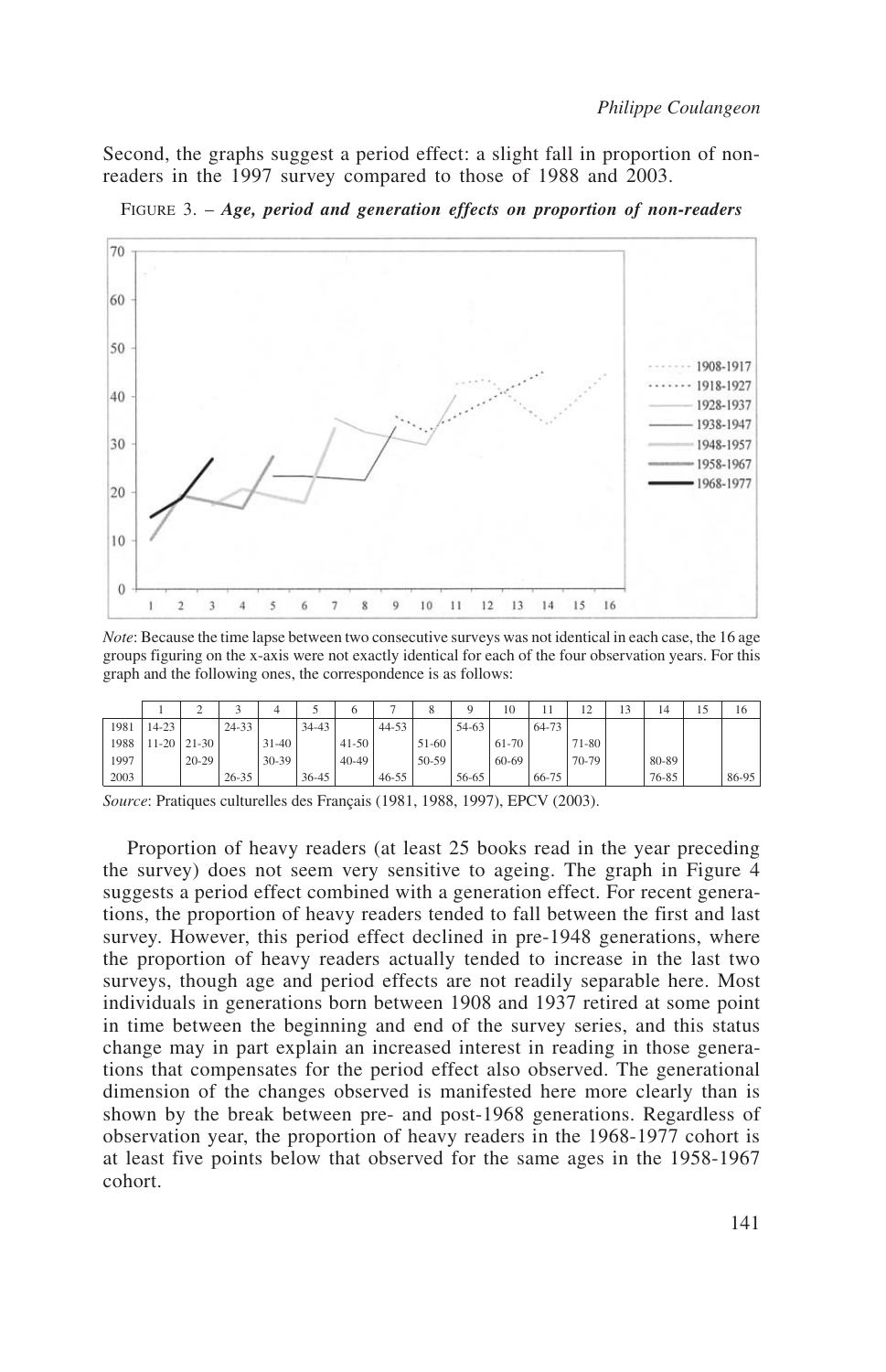



*Source*: Pratiques culturelles des Français (1981, 1988, 1997), EPCV (2003).

Intensive television-watching (more than 20 hours a week) seems due to a strong age effect that takes the form of a significant increase in proportion of heavy television-watchers among persons aged 15 to 25 –nearly 40% of those age groups– followed by a slight fall, to around 30%, until around age 45 (Figure 5). After the age of 45 or 50, proportion of heavy television-watchers increases almost linearly, rising to over 60% for persons over 60. Secondarily, variations in television watching intensity bring to light a gap between the 1958-1967 cohort and the 1968-1977 cohort: for younger ages, the proportion of heavy television-watchers in the later cohort seems slightly higher than in the earlier one.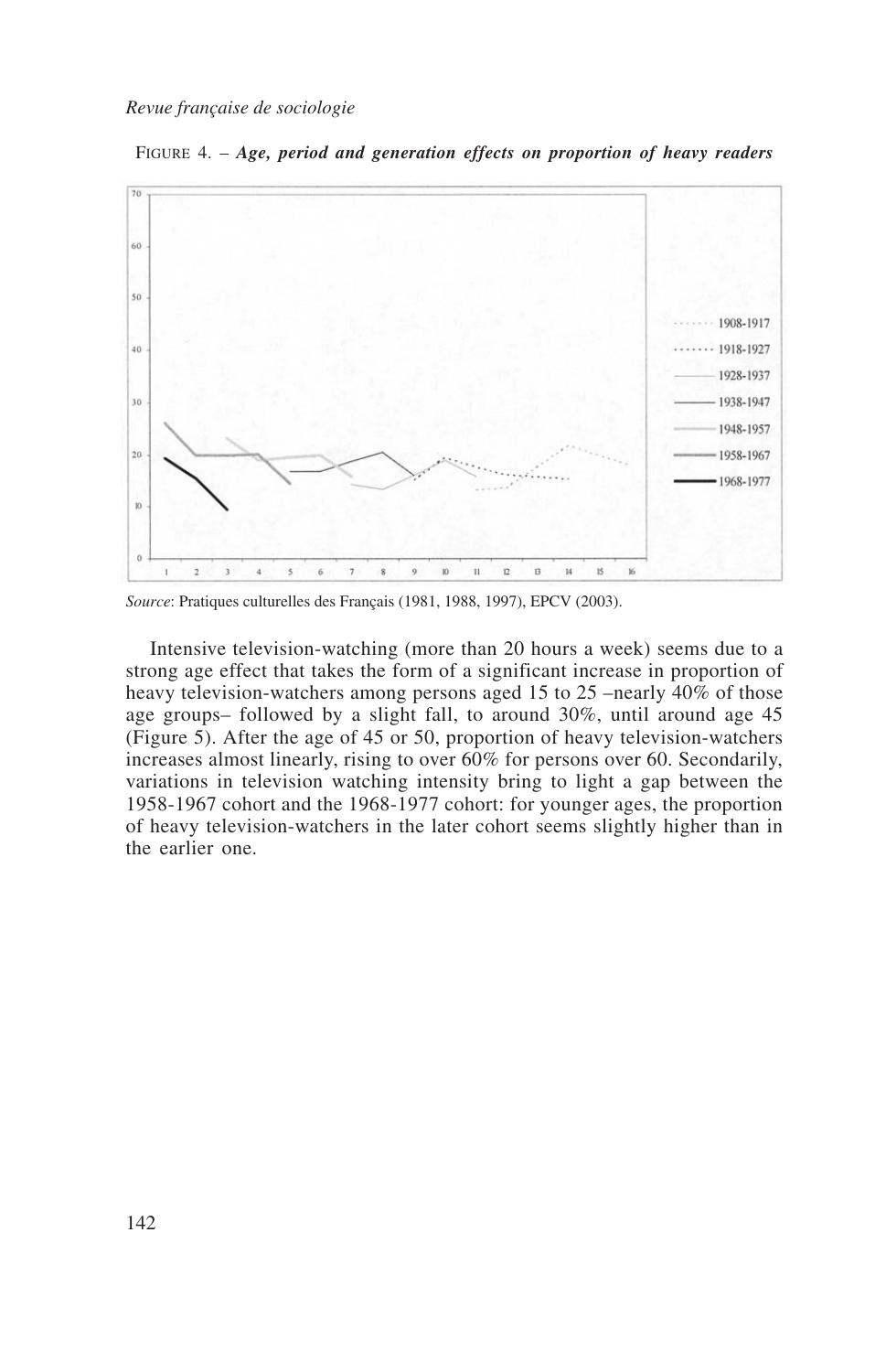

FIGURE 5. – *Age, period and generation effects on proportion of heavy television watchers*

*Source*: Pratiques culturelles des Français (1981, 1988, 1997), EPCV (2003).

#### *Predominance of intergenerational differences among* bacheliers *and higher education graduates*

How the three types of effects –age, period and generation– fit together is highly sensitive to educational degree, as shown when we restrict the analysis to *bacheliers* and higher education graduates, which tends to amplify the generation gaps observed for the population as a whole. Among this group, the proportion of non-readers –relatively insensitive to age– clearly appears higher in the 1968-1977 cohort that in the preceding ones (Figure 6). What's more, the magnitude of this generation effect suggests that the particularly sharp fall in reading among *bacheliers* and higher education graduates is essentially due to the behavior of the most recent generations.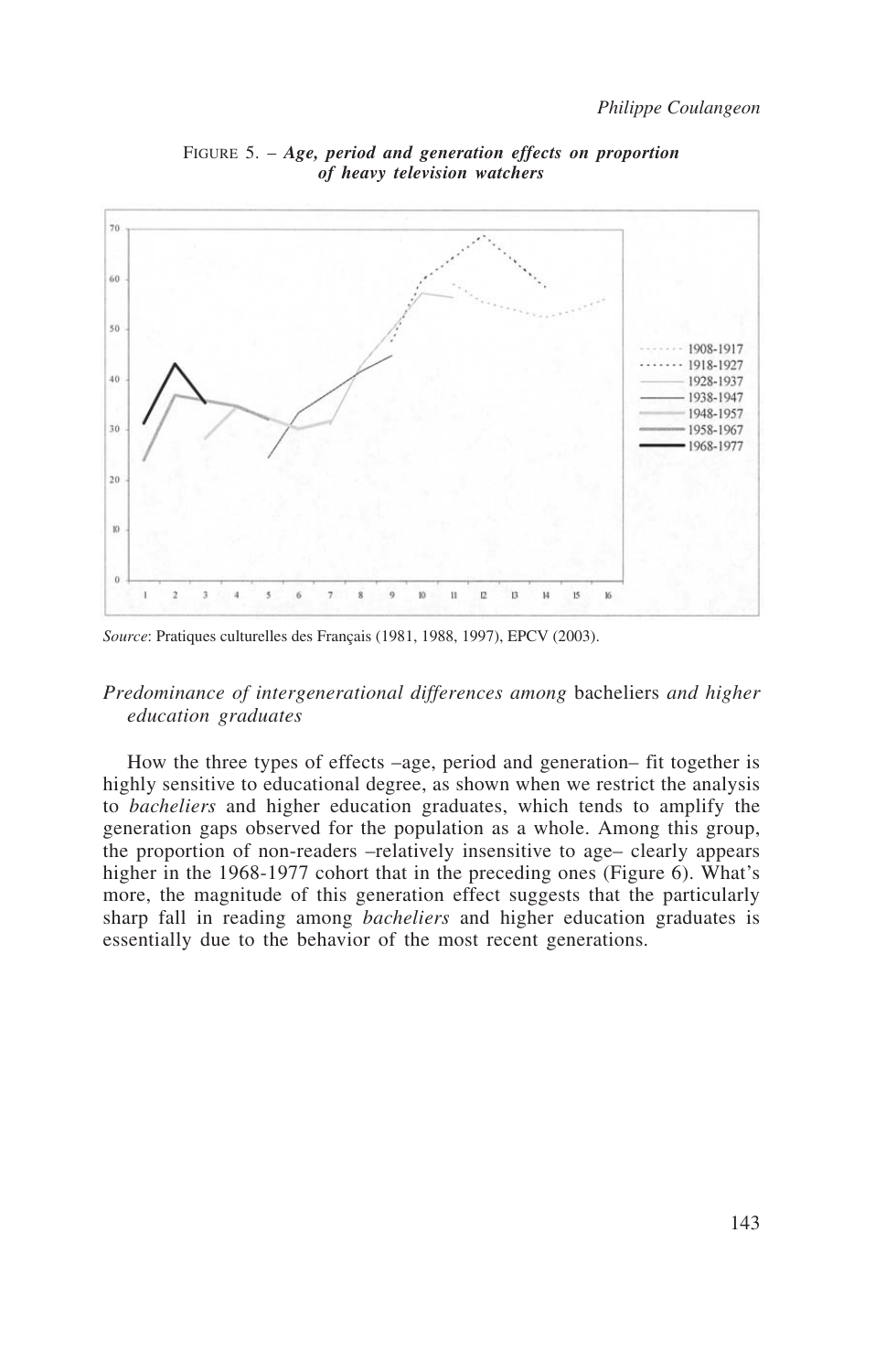

FIGURE 6. – *Age, period and generation effects on proportion of non-readers* **(bacheliers** *and higher degrees only)*

*Source*: Pratiques culturelles des Français (1981, 1988, 1997), EPCV (2003).

Likewise, the intergenerational differences observed for heavy readers underline the specificity of *bachelier* and higher education graduates born in or after 1968: the proportion of heavy readers is 10 to 15 points below those observed for the preceding generations (Figure 7). We also see within this sub-population a slight increase in proportion of heavy readers with age that is not observed at the level of the population as a whole and that manifests itself most strongly for retirement ages; the impact of retirement on propensity to read thus seems sharply dependent on cultural resource level.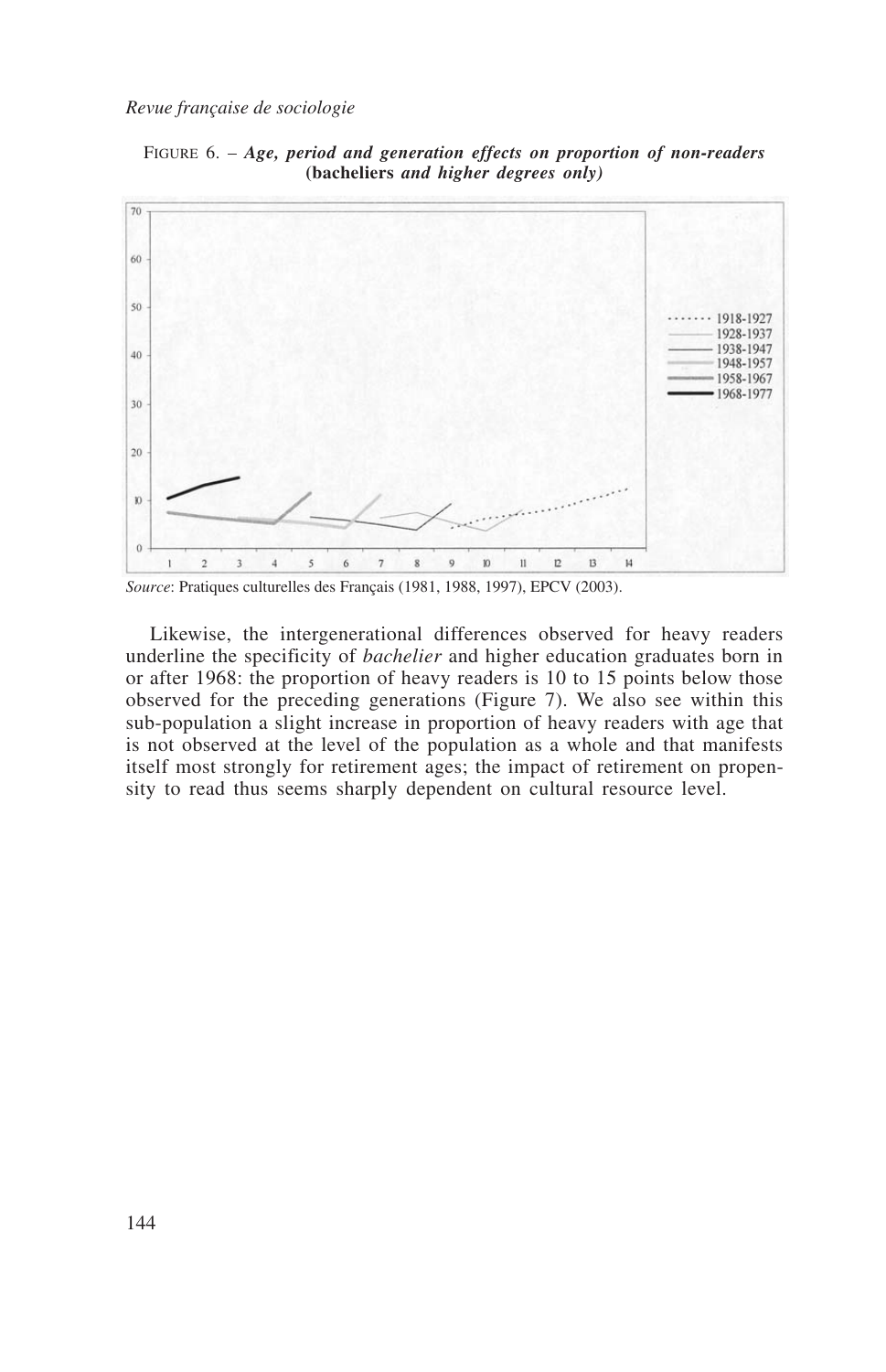

FIGURE 7. – *Age, period and generation effects on proportion of heavy readers* **(bacheliers** *and higher degrees only***)**

Inversely, the increase in proportion of heavy television consumers with age seems much lower among graduates, and this mitigation of the age effect is consistent with the observed increase in heavy readers. When it comes to "legitimate" practices, graduates are more sensitive to the age effect, and also probably less sensitive with respect to other practices (Figure 8). *Bacheliers* and higher education graduates also seem to exhibit the same generational splits with regard to television-watching. The proportion of graduates born between 1968 and 1977 and spending more than 20 hours a week watching television is significantly higher than in the preceding generations observed at the same ages.

Despite practice diversity, these results attest on the whole to a weaker inclination to read among graduates and a stronger attraction to television in cohorts born in the late 1960s and later. This generational component of the changes observed is difficult to dissociate from the socio-cultural characteristics of individuals in the various cohorts, and it therefore warrants testing by multivariate analysis.

*Source*: Pratiques culturelles des Français (1981, 1988, 1997), EPCV (2003).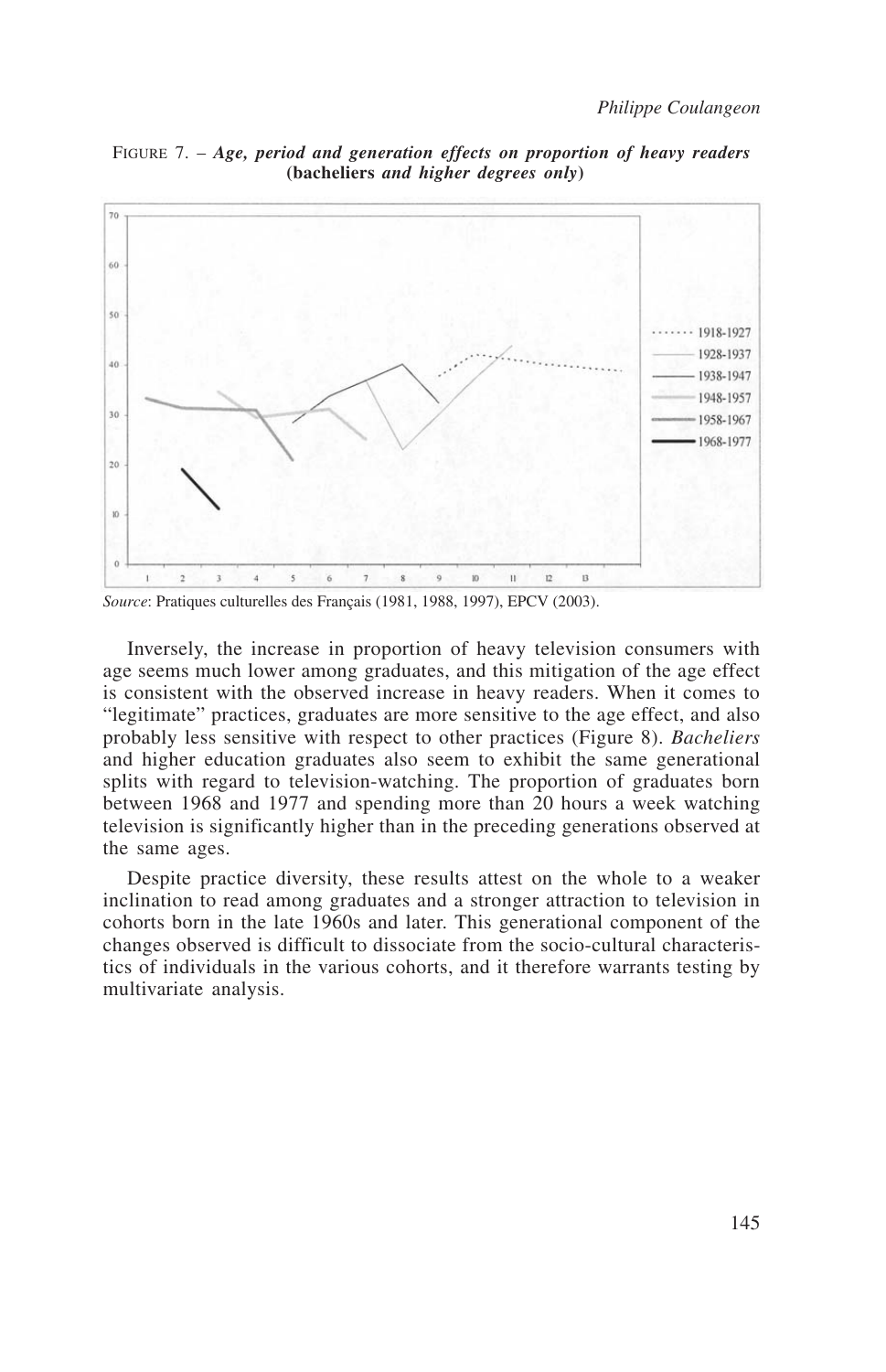FIGURE 8. – *Age, period and generation effects on proportion of heavy television watchers* **(bacheliers** *and higher degrees only***)**



*Source*: Pratiques culturelles des Français (1981, 1988, 1997), EPCV (2003).

#### *Multivariate analysis of the impact of mass schooling on reading and television-watching*

There are technical difficulties involved in identifying age, period and cohort (or generational) effects by means of multivariate analysis due to the fact that each of the three effects constitutes a linear combination of two others (Mason, Mason, Winsborough and Poole, 1973; Rodgers, 1982; Smith, Mason and Fienberg, 1982). Since there is no satisfactory solution to this problem, and since my analysis primarily concerns generation effects, I have chosen Rodgers' solution, which consists in omitting the period variable in the models tested, trying to apprehend the effect associated with it by introducing control variables understood to be linked to the period in which the survey was conducted.

The three indicators chosen –reading less than one book a year, reading at least 25 books a year, and watching more than 20 hours of television a year– were introduced as dependent variables in the logistic regression models to estimate the effects, "all else kept equal", of a series of independent variables on the probability of each of those indicator situations. The independent variables are age at time of survey, sex, education level (measured by a dichotomous variable: *bacheliers* and higher education graduates, and the rest of the population), birth cohort, socio-occupational category and size of residence locale (Table 5).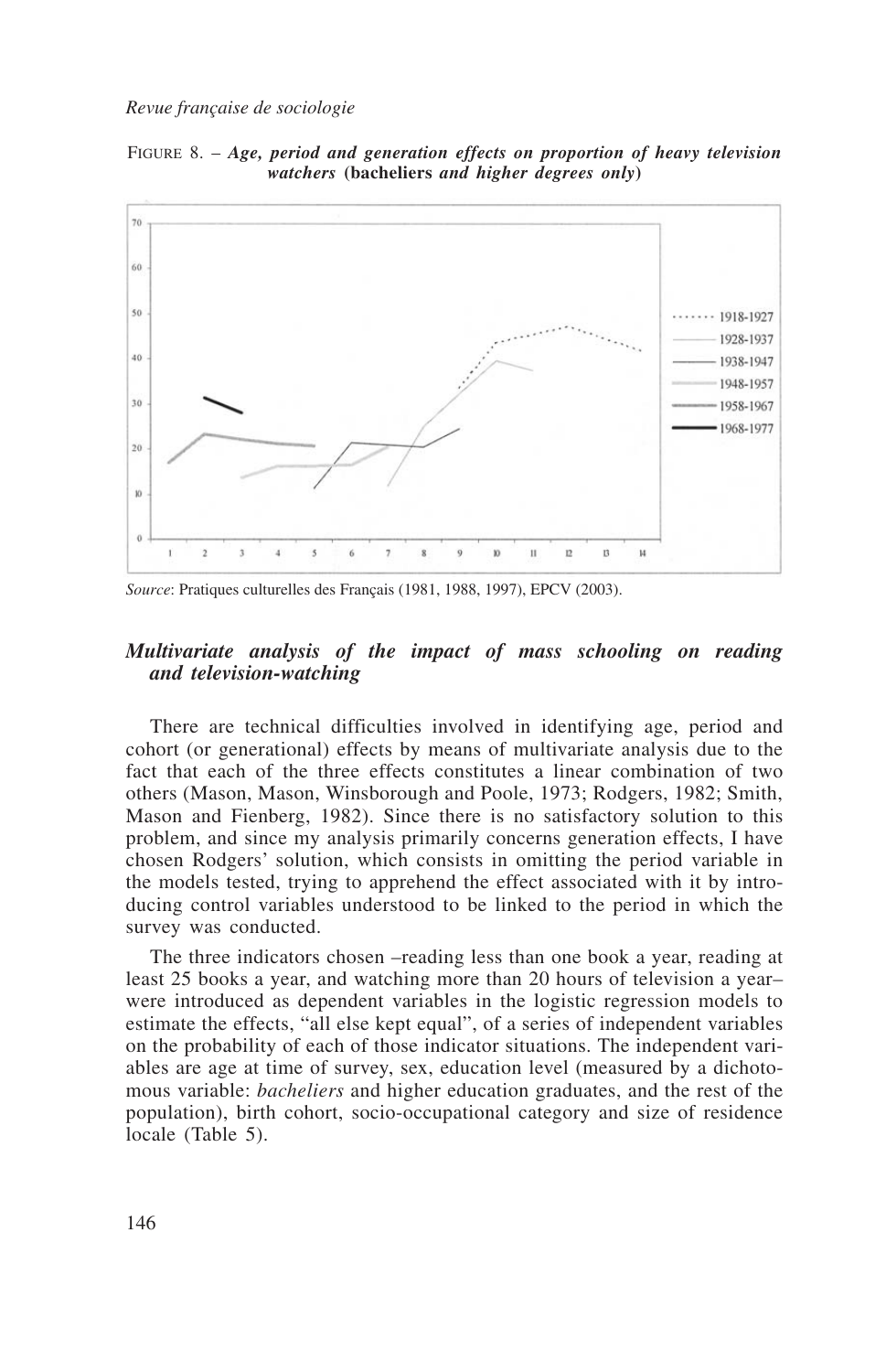| Characteristic                  | Mode                                         |                        |                                  | Reading                         |                               |                                      | Television                |
|---------------------------------|----------------------------------------------|------------------------|----------------------------------|---------------------------------|-------------------------------|--------------------------------------|---------------------------|
|                                 |                                              |                        | <1 book in the year              |                                 | At least 25 books in the year |                                      | More than 20 hours a week |
|                                 |                                              | Coefficient            | Marginal effect (%)              | Coefficient                     | Marginal effect (%)           | Coefficient                          | Marginal effect (%)       |
| Constant                        |                                              | $-1.129$               | $\ddot{\ddot{i}}$                | ***<br>$-1.816$                 | 14.0                          | $\ddot{x}$<br>$-0.776$               |                           |
| $Agc$                           |                                              | $-1.179$               | ŧ                                | $\ddot{\ddot{\cdot}}$<br>0.745  | $5 - 11 + 5$                  | $\ddot{\ddot{\cdot}}$<br>0.775       |                           |
|                                 | 15-19<br>20-24<br>25-39                      | $-0.961$               | $\frac{24.4}{15.4}$<br>$\vdots$  | : :<br>0.315                    |                               | * :<br>0.215                         | $rac{315}{14.5}$          |
|                                 |                                              | $-0.478$               | $\ddot{\ddot{i}}$                | 0.190                           | $+4.2$<br>+2.5                | 0.150                                |                           |
|                                 | $40 - 59$                                    |                        |                                  | Ref.                            |                               |                                      |                           |
|                                 | 60+                                          | Ref.<br>0.122          |                                  | $\ddot{*}$<br>0.292             | $+3.9$                        | Ref.<br>0.424                        |                           |
| Residence locale                | Rural town                                   | 0.225                  | $+4.4$<br>$\vdots$               | $-0.088$                        |                               | t<br>$-0.153$                        | $-3.2$                    |
|                                 | $< 20,000$ inhabitants                       | 0.079                  |                                  | 0.063                           |                               | 0.093                                |                           |
|                                 | 20 to 100,000 inhabitants                    | Ref.                   |                                  | Ref.                            |                               |                                      |                           |
|                                 | $>100,000$ inhabitants                       | $-0.004$               |                                  | 0.111                           |                               | $\ddot{\ddot{i}}$<br>Ref.<br>0.154   |                           |
|                                 | Paris                                        | 0.688                  | $-10.5$<br>***                   | ***<br>0.652                    |                               | $-0.386$                             | $+3.4$                    |
|                                 | Greater Paris region (outside Paris)         | $-0.126$               |                                  | $\ddot{\ddot{\imath}}$<br>0.206 | $+9.8$<br>$+2.7$              | $-0.050$                             |                           |
| Socio-occupational              | Farmer                                       | 1.363                  | $+31.4$<br>$\ddot{\ddot{i}}$     | ***<br>$-1.401$                 | $-10.1$                       | $-0.065$                             |                           |
| category                        | Crafts, shopkeeper, head of business         | 0.879                  | $+19.3$<br>***                   | ***<br>$-0.502$                 | .5.0                          | $\ddot{\ddot{\ast}}$<br>$-0.334$     | $-6.7$                    |
|                                 | Managers and higher intellectual professions | $-0.376$               | $-6.3$<br>$\ddot{x}$             | 0.136                           |                               | $\ddot{\ddot{\ } }$<br>$-0.612$      | $-11.5$                   |
|                                 | Mid-level occupations                        | Ref.                   |                                  | Ref.                            |                               |                                      |                           |
|                                 | Clerical workers                             |                        | $\ddot{ }$                       | $\frac{1}{2}$<br>$-0.449$       | $-4.6$                        | ::<br>Ref.<br>0312                   | $+7.1$<br>$+8.7$          |
|                                 | Skilled manual workers                       | 0.469<br>0.799         | $+9.6$<br>+17.4<br>$\frac{1}{4}$ | $\frac{1}{2}$<br>$-0.561$       | $-5.5$<br>$-6.8$              | $\ddot{\ddot{\pi}}$<br>0.379         |                           |
|                                 | Unskilled manual workers                     | 1.089                  | $+24.6$<br>$\ddot{ }$            | $\ddot{z}$<br>$-0.740$          |                               | $\ddot{\ddot{\imath}}$<br>0.506      |                           |
|                                 | Unoccupied                                   | 0.739                  | $+15.9$<br>$\ddot{t}$            | $\ddot{ }$<br>$-0.440$          | $-4.5$                        | $\ddot{\ddot{\cdot}}$<br>0.821       | $+11.8$<br>+19.6          |
| Sex                             | Woman                                        | $-0.342$               | $-5.8$<br>***                    | ***<br>0.285                    | $+3.8$                        | ***<br>0.129                         | $+2.9$                    |
|                                 | Man                                          | Ref.                   |                                  | Ref.                            |                               | Ref.                                 |                           |
| Educational degree              | Bac and above                                | $-1.278$               | $-16.2$<br>$\ddot{\ddot{\cdot}}$ | $\ddot{\ddot{\cdot}}$<br>0.618  | $+9.2$                        | $\ddot{\ddot{i}}$<br>$-0.813$        | $-14.6$                   |
|                                 | $&$ bac                                      | Ref.                   |                                  | Ref.                            |                               | Ref.                                 |                           |
| Generation                      | 161-8061                                     | 0.195                  |                                  | ×<br>$-0.394$                   | $-4.1$                        | $-0.218$                             | $-4.5$                    |
|                                 | 1918-1927                                    | 0.031                  |                                  | $-0.181$                        |                               | 0.098                                |                           |
|                                 | 928-1937                                     | 0.013                  |                                  | $-0.257$                        | $-2.8$                        | $-0.080$                             |                           |
|                                 | [561-856]                                    | $-0.117$               |                                  | $-0.176$                        |                               | $-0.089$                             |                           |
|                                 | 1948-1957                                    | Ref.                   |                                  | Ref.                            |                               |                                      |                           |
|                                 | 1958-1967                                    | 0.085                  |                                  | $-0.168$                        |                               | ×                                    | $+3.1$                    |
|                                 | 1968-1977                                    | 0.575                  | $+12.1$<br>$\ddot{x}$            | $\frac{1}{4}$<br>$-0.686$       | $-6.4$                        | $\ddot{z}$<br>Ref.<br>0.138<br>0.574 |                           |
| Educational degree x generation | Bac +/1908-1917                              | $-0.476$               |                                  | 0.416                           |                               | ŧ                                    | $+13.5$<br>$+21.2$        |
|                                 | Bac+/1918-1927                               | $-0.776$               | $-11.5$<br>$\vdots$              | $\ddot{z}$<br>0.620             | $+9.2$                        | 0.885                                |                           |
|                                 | Bac+/1928-1937                               | $-0.753$               |                                  | $\vdots$<br>0.566               | $+8.3$                        | $-0.011$                             |                           |
|                                 | Bac +/1938-1947                              | $-0.228$               |                                  | 0.401                           |                               | 0.004                                |                           |
|                                 | Bac +/1948-1957                              | Ref.<br>0.198<br>0.422 |                                  | Ref.<br>0.059                   |                               | Ref.<br>0.153<br>0.150               |                           |
|                                 | Bac +/1958-1967                              |                        |                                  |                                 |                               |                                      |                           |
|                                 | Bac+/1968-1977                               |                        | $+86$                            | $-0.283$                        |                               |                                      |                           |

TABLE 5. - Logistic regressions on probability of being a non-reader, heavy reader and heavy television consumer TABLE 5. – Logistic regressions on probability of being a non-reader, heavy reader and heavy television consumer

\*\*\* significant 1%, \*\* significant 5%, \* significant 10%.<br>Source: Pratiques culturelles des Français (1981, 1988, 1997) EPCV (2003). *Source*: Pratiques culturelles des Français (1981, 1988, 1997) EPCV (2003). \*\*\* significant 1%, \*\* significant 5%, \* significant 10%.

*Philippe Coulangeon*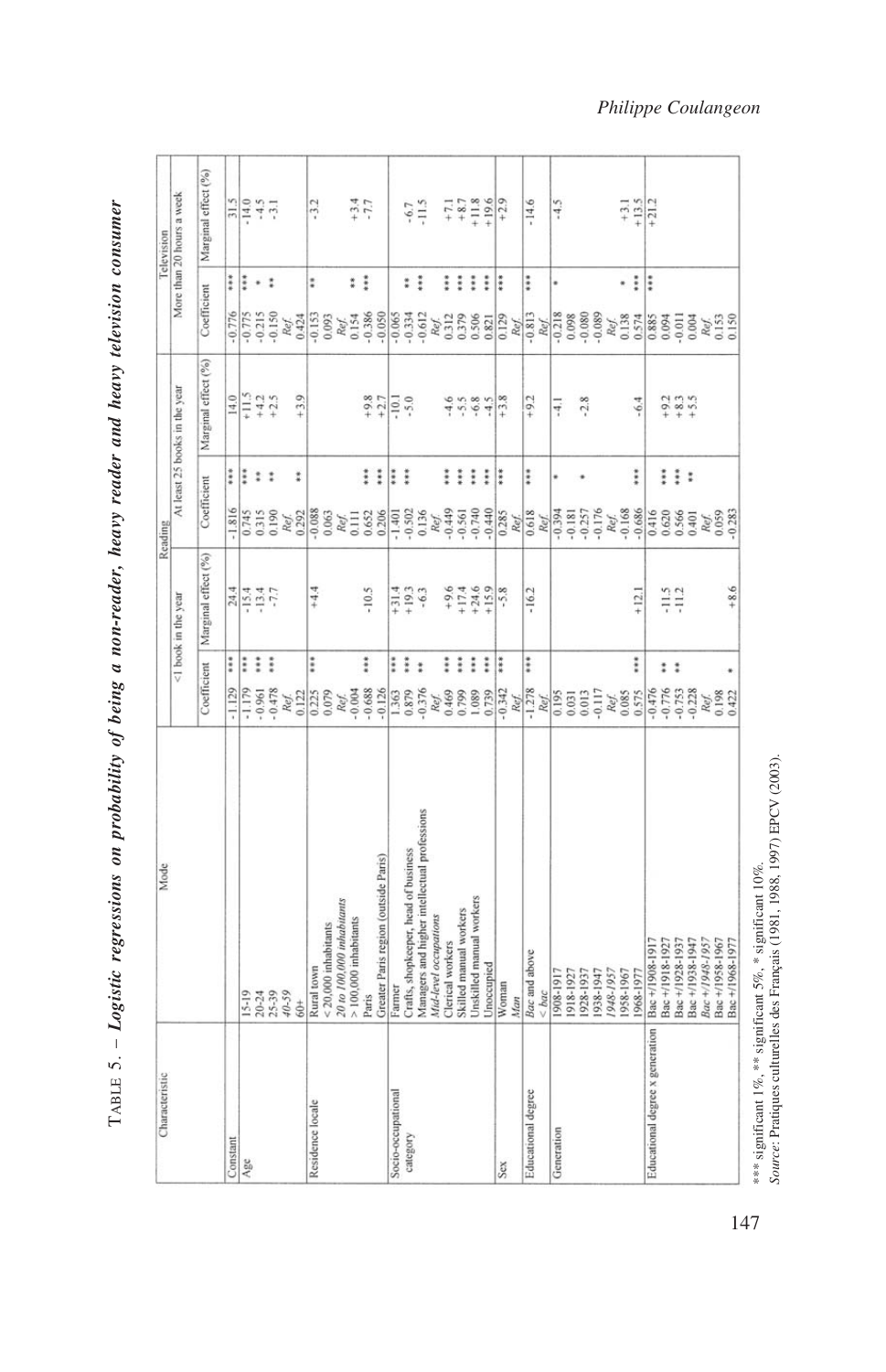Among characteristics not taken into account were variables related to the socio-cultural characteristics of respondent's family of origin (parents' occupations and educational attainment). While these were collected in the three Ministry of Culture surveys, they were unfortunately not included in the INSEE survey. It is therefore not possible to control for the effect of these characteristics, though we know they have a determinant influence that is likely to absorb part of the generational differences observed, since the social characteristics of mass-schooled generations differ considerably from those of the preceding generations. In other words, it is plausible that part of the observed generation effect results from a social mobility effect (Van Eijck, 1999). Specifically, we can assume that the increase in proportion of higher education students from working-class backgrounds affected the convergence of school and family socialization processes that was observed for the preceding generations. But without the relevant information for the 2003 survey –without facts– we can only hypothesize on this point.

#### *Robustness of generational differences and effects of mass schooling for reading*

With other effects controlled for, the proportion of non-readers, very low among 15-24 year-olds, increases regularly with age. *Bacheliers* and higher education graduates are much less likely to be non-readers than those without an educational degree, while manual workers, farmers, craftspersons, shopkeepers and heads of business are much more likely to be non-readers than managers or persons in mid-level occupations. There are many more male than female non-readers. Proportion of non-readers also seems dependent on residence locale: inhabitants of rural communities are more likely to be nonreaders, whereas the probability is minimal among Paris residents. Independently of social and cultural characteristics, a person's relation to reading seems linked to environmental characteristics: distribution of cultural commodities, life and leisure styles particular to the various types of settlement.

While the effects associated with sex, educational degree, socio-occupational category and residence locale on probability of being a heavy reader (at least 25 books a year) are similar –but inversely so– to those observed for the preceding indicator, the age effect here does not seem a linear effect of ageing. Persons under 40 and over 60 are more likely to be heavy readers than the 40-59 reference category; among the under 40, 15-24-year-olds show the sharpest differential. It is very likely that the age effect here refers to mechanisms related to individual's position in the life cycle. The age-related probability gap for the over-60 can be analyzed as an effect of having free time, whereas for the young this effect probably combines with the school's encouragement to read; this last influence may be assumed to diminish as an individual's schooling years recede.

In any case, the "all else kept equal" analysis confirms the robustness of the generation effects suggested by comparing raw rates by age and cohort.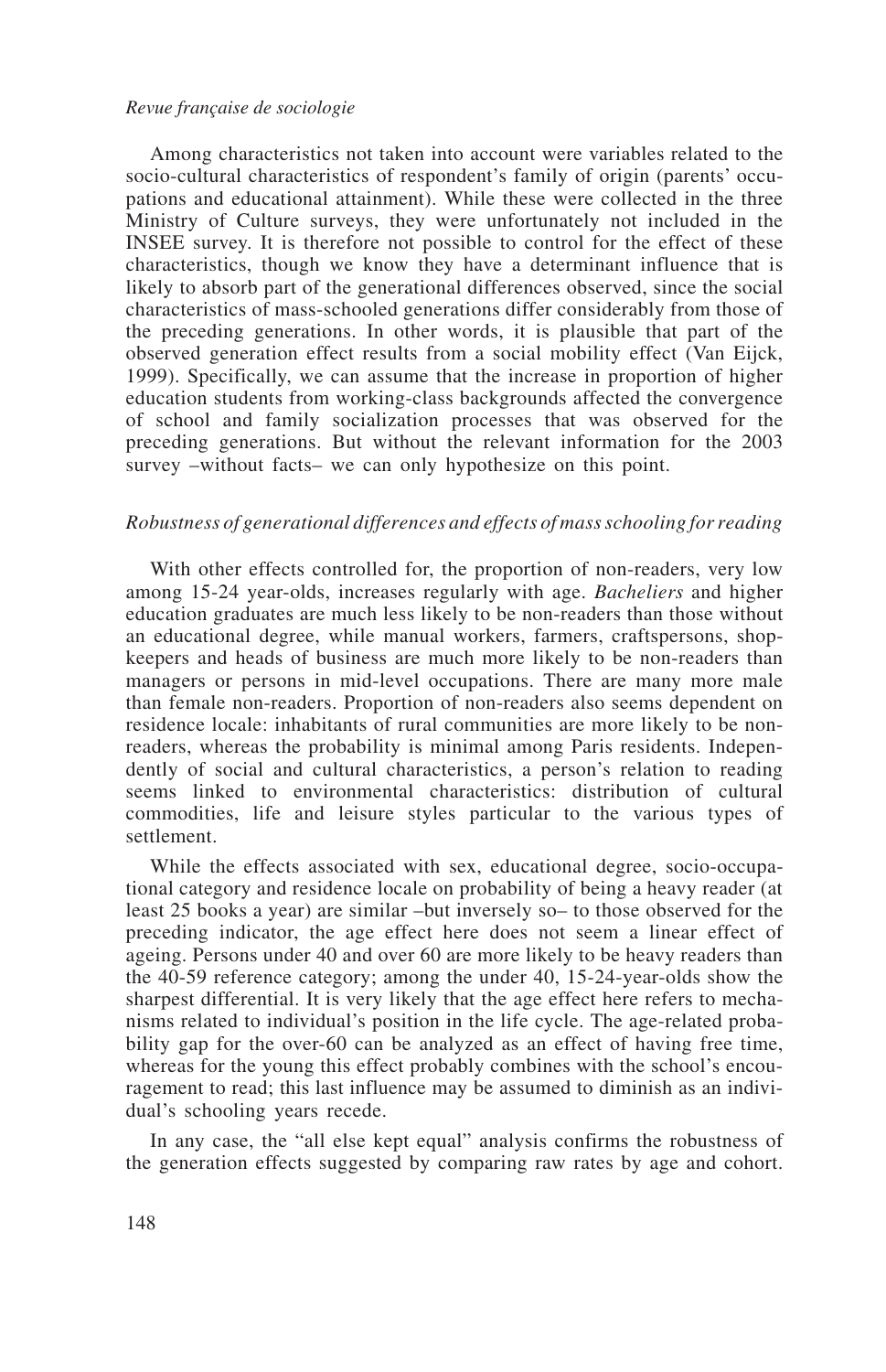With other characteristics controlled for, persons born in 1968 or after are more likely to be non-readers. Inversely, belonging to these generations makes one less likely to be a heavy reader. It is a more delicate matter to analyze the generation effect associated with this second indicator, since two cohort series prior to the 1948-1957 reference cohorts –*i.e.*, 1908-1917 and 1928-1937– also show negative parameters.

Lastly, estimating the parameters associated with the combined "generation x educational degree" variable provides an indirect measure of the cultural effects of mass schooling. Overall, the positive effect of educational degree on reading is smaller for recent generations and greater for the earliest ones. For non-readers, the + sign of the parameter associated with interaction between the 1968-1977 cohorts and educational degree (+ 8.6) indicates for individuals born in those generations, considerable mitigation of the lower probability of being a non-reader associated with having at least a *baccalauréat* degree (or equivalent). In other words, the fall in reading observed for mass-schooled generations compared to the preceding ones is greater among *bacheliers* and higher education graduates  $(+ 8.6)$  than among non-graduates. Inversely, the probability of being a non-reader is much lower for *bacheliers* born between 1918 and 1937. For heavy readers, the positive effect of having an educational degree only increased for the earlier generations. Overall, then, we observe a significant weakening of the positive impact of education on reading over successive generations.

#### *Predominance of the generation gradient for television-watching*

On many points, the profile of heavy television consumers resembles that of non-readers and directly contrasts with that of heavy readers. While reading and television-watching do not seem to be mutually exclusive activities (Establet and Felouzis, 1992), intensive practice of both is rare (approximately  $5\%$  of the sample). (3) Contrary to reading, intensive televisionwatching decreases with education level and increases with age. Managers and higher intellectual professionals are less likely to be heavy televisionwatchers, but so are the self-employed (craftspersons, shopkeepers, heads of business); manual workers and the unoccupied are more likely to be heavy television watchers. Television-watching, then, appears to be the special leisure practice of categories of people with a great deal of free time –categories for whom time is in fact the only abundant leisure resource (Coulangeon, Menger and Roharik, 2002).

Like reading, television-watching seems to be affected by a strong generational gradient. With other characteristics controlled for, persons born in 1968 or after are much more likely to be heavy television watchers. This also

<sup>(3)</sup> It is important to note that these heavy readers and television-watchers exhibit very particular characteristics: they are primarily female, generally unoccupied, and in most cases over 60.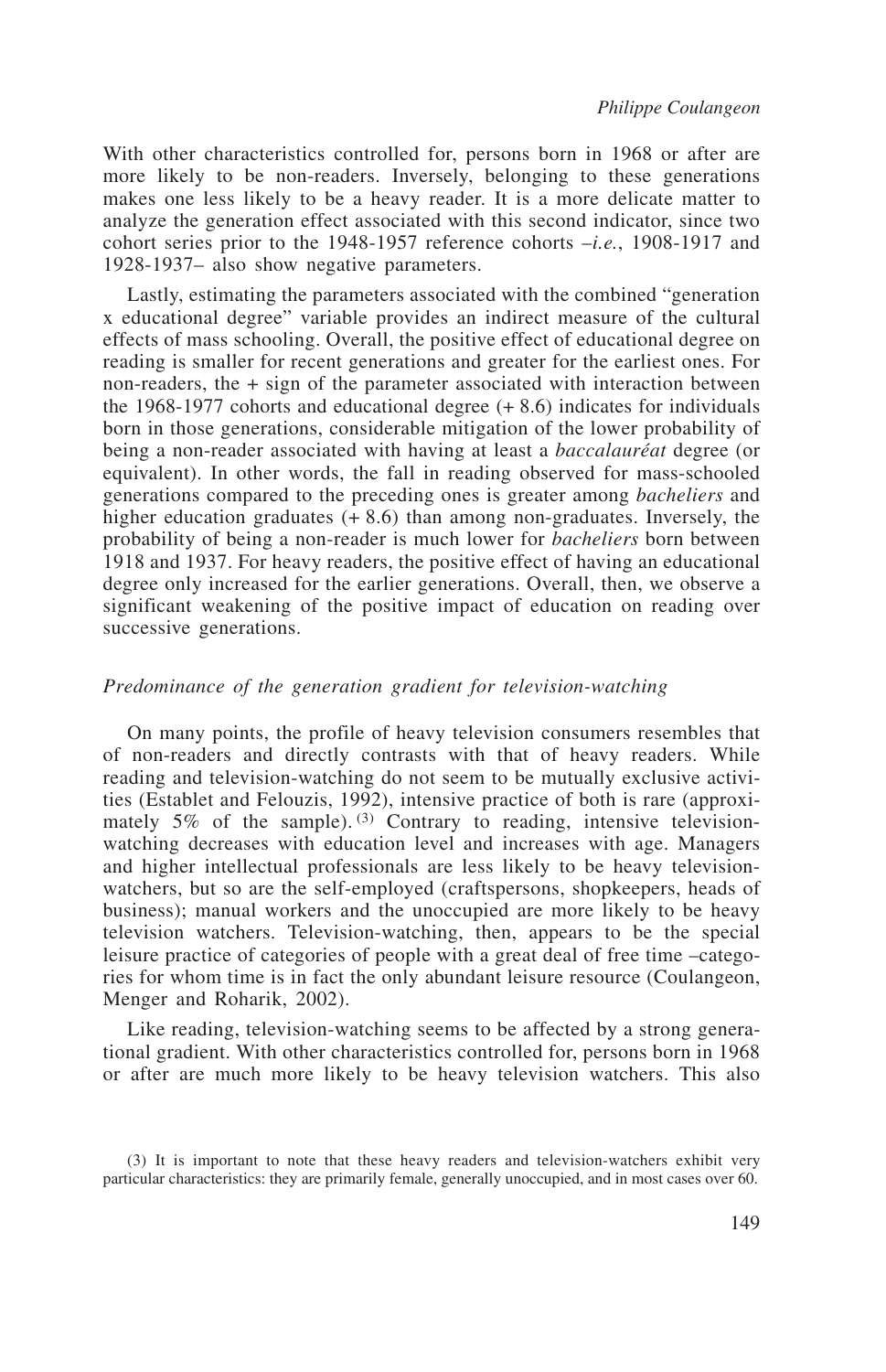applies, though not as much, to the 1958-1967 generations. The 1908-1917 generations are the only ones distinguished from the reference situation by a weaker inclination for heavy television consumption. The generational component of television-watching, then, is clearly operative. Contrary to what was observed for reading, the effect of educational degree does not seem to change in mass-schooled generations: intensive television consumption does not become even more intensive among mass-schooled *bacheliers*. This is the case, however, for the earliest generations, but here the generation effect is difficult to distinguish from the age effect: by definition, these generations were questioned at an advanced age, even in 1981.

#### **The impact of education on reading and television-watching: skill-teaching or socialization?**

The preceding analysis of the generation-related changes observed in the impact of educational attainment on reading and television-watching establishes an opposition between two types of interpretation that in turn refer to the dual effect of education on cultural practices. The change in this effect on cultural habits first suggests a change in curriculum content and teaching methods. According to this interpretation, which has become fairly popular among cultural-world actors, in intellectual circles and among some teachers, the weakened impact of education level on orientation of cultural practices is to be explained by a fall in the status of high culture and the humanities in secondary education. The second interpretation is based instead on the socializing dimension of the school experience and emphasizes the morphological consequences of mass schooling.

#### *Do the cultural habits of graduates reflect a change in the educational model?*

The variety of contemporary secondary school systems is ordered around two ideal-typical models differentiated by the importance they attribute to classic culture and humanities and the relation to knowledge they encourage in students (Turner, 1960). The first model, termed the "sponsor" model, is based on early selection of talents using criteria defined by a society's social and cultural elites. In this model, the school favors a disinterested relationship to culture by granting great importance to the arts, letters and humanities –this relationship is the distinctive feature of membership in these elites. Historically, this model imposed itself in traditional aristocratic societies such as Britain, through the separation of elite secondary schooling ("grammar schools") and technical-occupational secondary schooling. But it was also adopted in modern states with a centralized bureaucracy, such as France, where it is said to have created a "state nobility" (Bourdieu, 1989) that monopolized recruitment of elites, recruitment based on social endogamy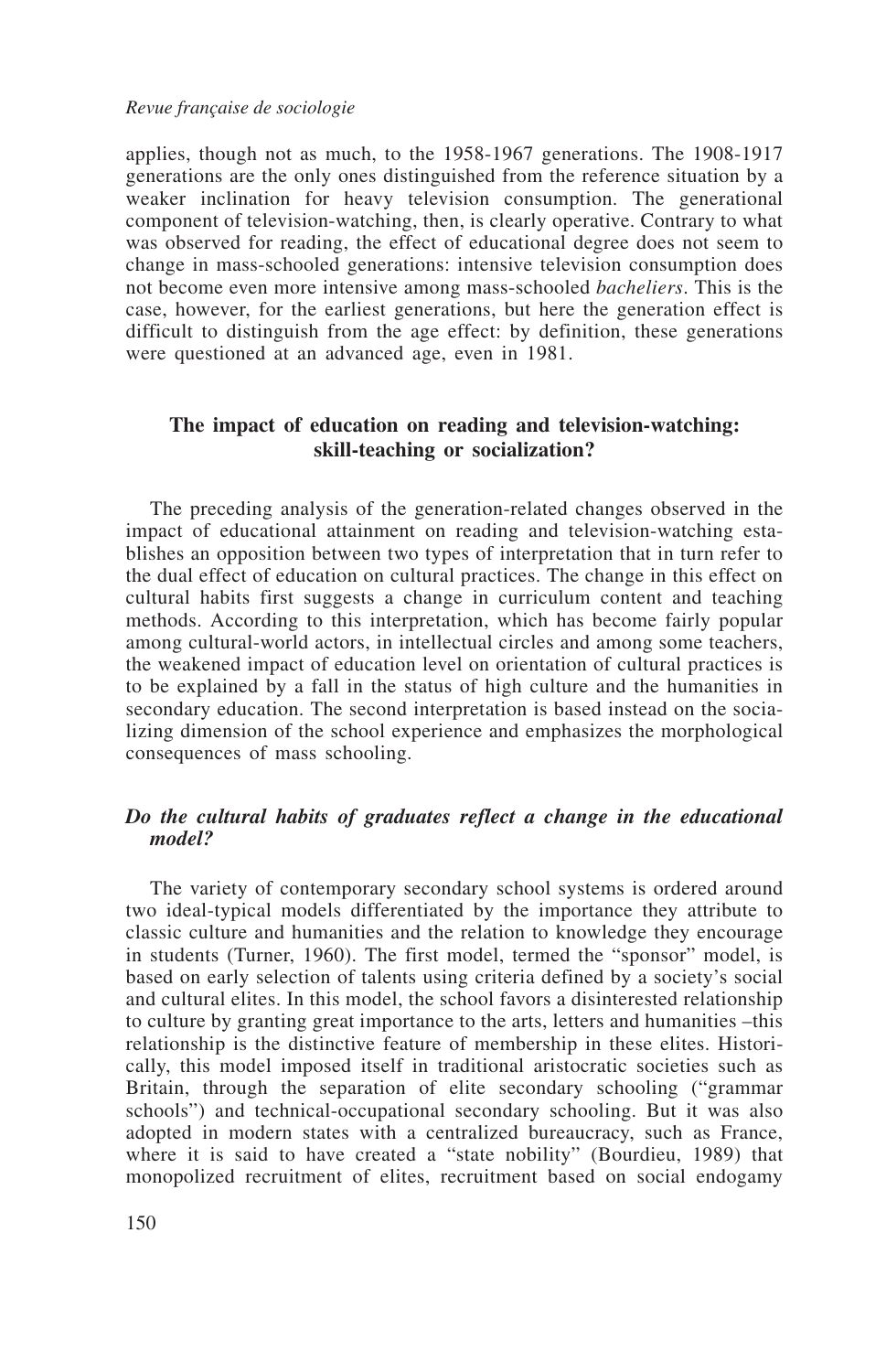mediated by a strong if implicit shared cultural understanding or "complicity". In this model, the social function of schooling is valorized in and of itself by the contribution it makes to preserving high culture.

The "contest" model stands opposed to the "sponsor" one in Turner's typology; it prevails most notably in the American teaching system. Here the cardinal values are merit and effort, and the school curriculum is organized around a plurality of excellence criteria. Two features distinguish this model from the "sponsor" one. First, in the secondary school teaching system there are no rigid dividing lines between particular disciplinary study programs, and selection processes are deferred. Emphasis is on having the greatest number of students possible pursue education and compete with each other. Second, the role of the school is assessed mainly in terms of student achievement and the social utility of educational attainment, independently of the content taught. The cultural function of schooling is thus not in itself particularly valued, and there is no particular encouragement to practice high cultural activities nor penalization for practices or attitudes associated with mass culture.

Since the 1975 creation of a single middle school and middle school curriculum for all in France, followed by the extension of education through upper secondary (in France this began in 1985), it has occasionally been suggested that French secondary schooling is now tending toward the contest model (Bulle, 2000). These developments are said to have worked to change *bacheliers'* and higher education graduates' cultural habits, namely by tipping the balance between disciplines and study programs over to the science and technology side, to the detriment of classic humanities. While I would emphasize this interpretation of the generational differences observed for reading and television-watching habits, it is important to keep in mind the increasing heterogeneity of the graduate population that has followed on the increase in number of technical and occupational study programs leading to the *baccalauréat* degree; these account for a major percentage of the increase in number of *bacheliers* that began in 1985. However, this heterogeneity could not be controlled for in processing the data chosen for this analysis because of constraints on respondent numbers that do not allow for breaking down *bacheliers* by study program majored in. Furthermore, the hypothesis of a conversion to the "contest" model has yet to be successfully demonstrated. The French middle school and high school system continues to exhibit features of the "sponsor" model.

The change can also be explained in part by the diffusion of theories criticizing symbolic domination. These may have worked to reorient education policy in France, policy that over time has moved from an approach of democratizing high culture to one of "cultural democracy" (Van Eijck and Knulst, 2005). On this point the change in teaching practices with regard to reading seems particularly telling. To encourage teenagers to read, the range of literature taught in middle school gradually expanded from the 1970s to include texts from children's and adolescents' literature that are quite remote from classic and contemporary literary canons and "great writers", and this has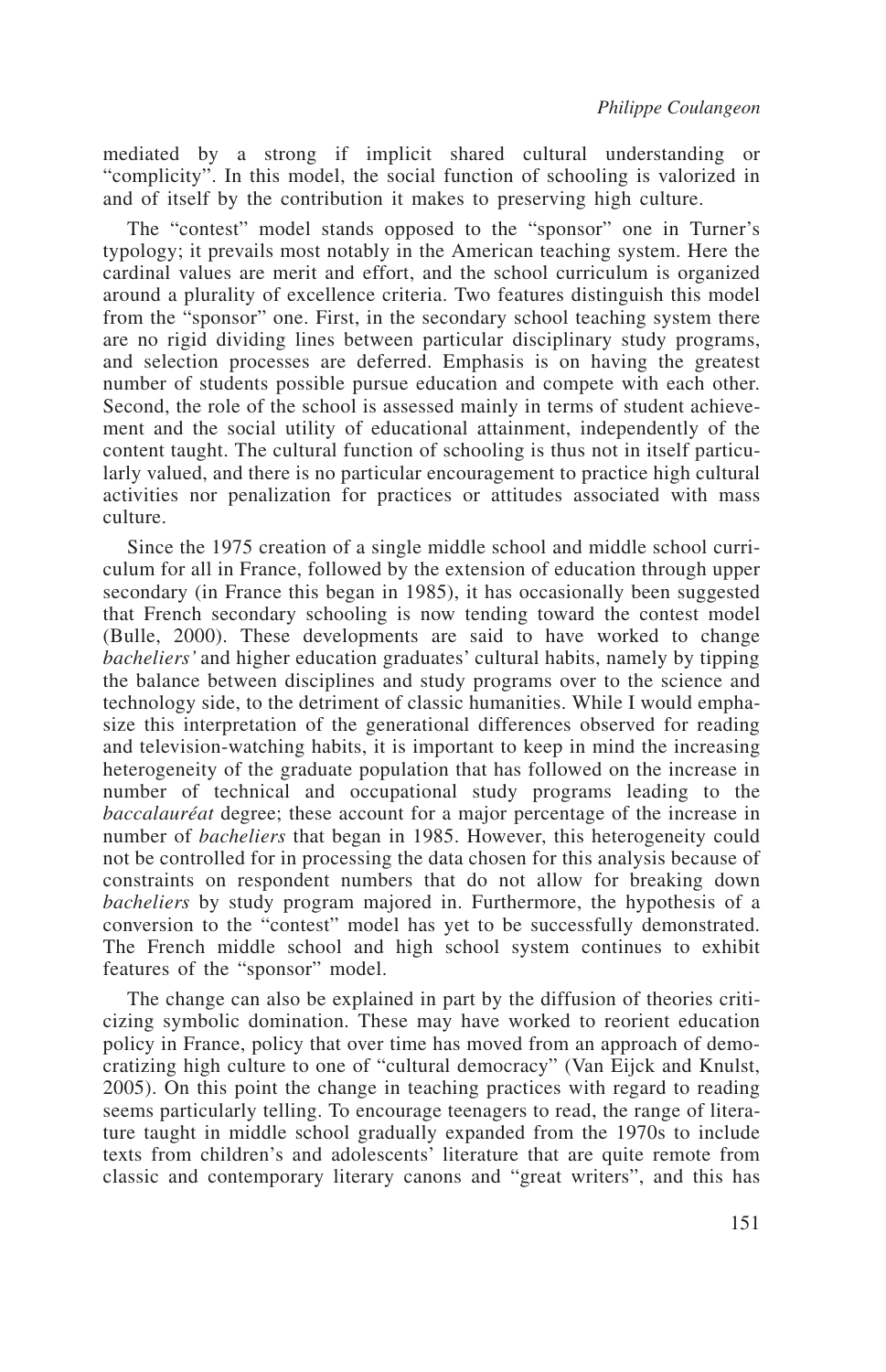actually disrupted the transition toward the "literary" approach to reading that continues to dominate in high school and that has turned a number of adolescents otherwise interested in reading away from that practice (Baudelot, Cartier and Detrez, 1999). Nonetheless, these changes in teaching and their cultural effects remain indissociable from the context of mass schooling and the changes induced by it in the types of cultural socialization that students undergo in the school environment.

#### *Cultural socialization in the age of mass schooling*

There is no doubt that the morphological changes of the high school and higher education populations –particularly the university population– have deeply modified the conditions in which pupils and students have been socialized since the 1980s. Independently of changes in teaching or content taught, the school and university environments remain places where cultural norms and habits are formed and diffused, norms and practices whose nature is highly dependent on the social characteristics of the particular communities of high school and university students, their original family environments and their trajectories.

This sort of derived cultural inheritance, which arises from the mimetics of habits forged among peers, corresponds to the "status-assigning effect" mentioned by Bourdieu and Passeron in their discussion of the minority of sons of manual workers and peasants who "miraculously" managed to pass school selective admission tests in the 1960s and tended to adopt a sort of excessive conformity to the cultural norms of the bourgeoisie, the class whose children made up the crushing majority of the high school and higher education populations (Bourdieu and Passeron, 1964). The socializing dimension of the effect of education on cultural practices in this case derived from the fact that the "cultural willingness" of these "miracle" cases was not limited to strongly academic areas but also included areas quite distant from scholastic culture; *e.g.*, jazz, art film, contemporary art.

In this sense –and to return to the results of my analysis– I am inclined to think that mass schooling, through the changes it brought about in the social composition of high school and higher education populations –"inheritors" now constitute the minority of these populations– has altered both the positive impact that schooling had on practices pertaining to high culture, such as reading, and its negative impact on practices related to mass culture, namely television-watching. What remains of "cultural legitimacy" when the world of the school is no longer made up majoritarily of "inheritors"; when mass culture becomes in a sense the dominant culture (Pasquier, 2005; Glévarec, 2005)? Mass schooling has probably not just weakened the "status-assigning effect" once described by Bourdieu and Passeron, but actually tended to reverse its terms.

> \* \* \*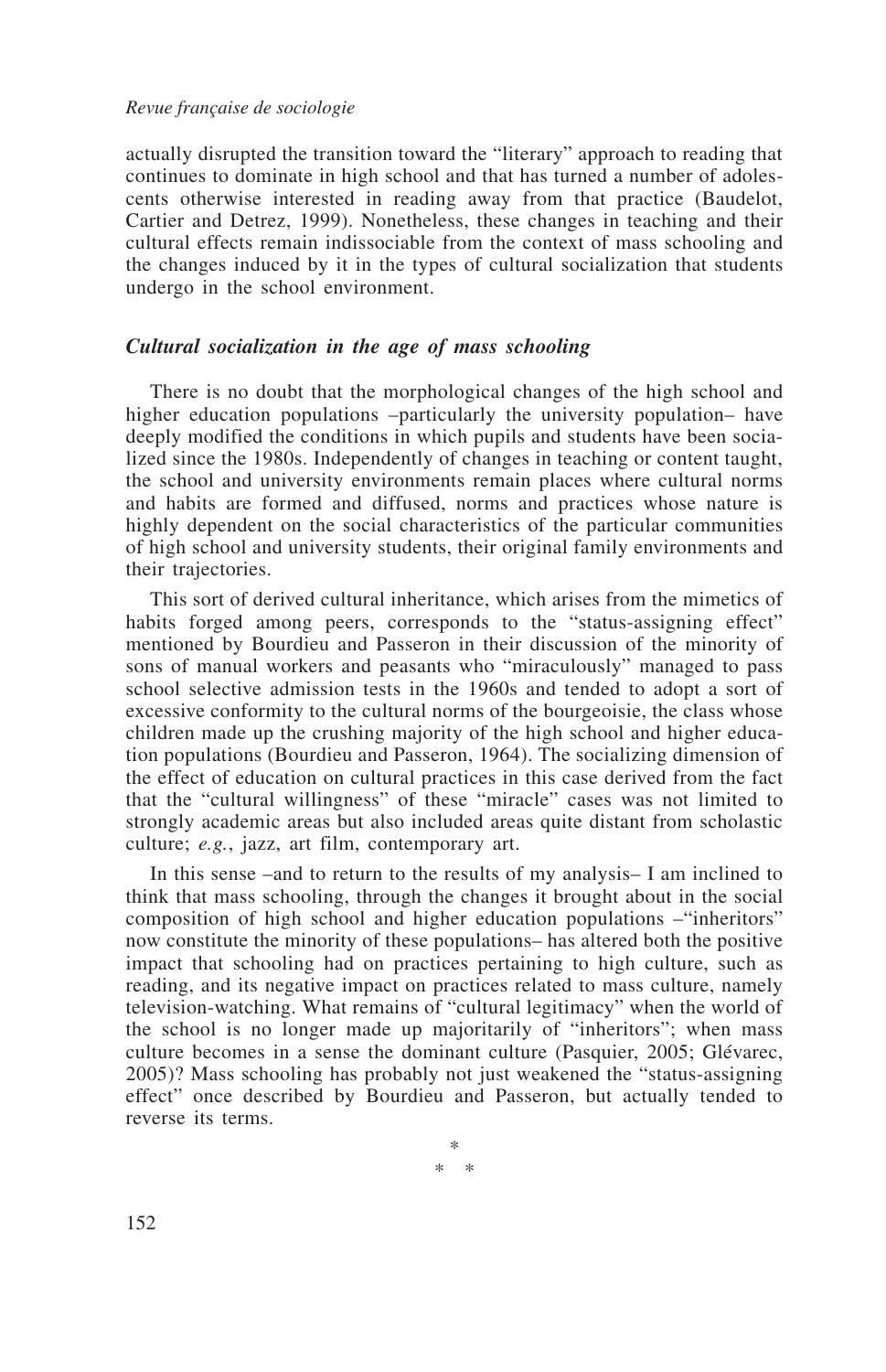How should we understand the changes observed in cultural habits of graduates in the generations implicated in the "second massification" of schooling in France? The meaning given to these changes varies by whether emphasis is on changes in the school's cultural functions or the effect of morphological changes in the schooled population. These two types of interpretation are not mutually exclusive, since the changes that occurred in curriculum content and teaching methods are related to changes in the social characteristics of the schooled population and graduates consequent to the introduction of mass secondary schooling.

It is difficult to disentangle these questions from prejudices attaching to the period studied, during which most of the changes discussed occurred. The fact that the effects of the second school "massification" in France primarily concern generations born just before the 1970s is likely to give rise to inexhaustible ideological readings of the cultural heritage of "May '68", in which those events are made responsible for the loss of cultural direction and abdication so often imputed to the school institution in France. The arguments presented and demonstrated here suggest that a more modest reading of changes in the mechanism of scholastic transmission of cultural habits and attitudes would be more accurate. The school's loss of cultural authority, which is probably not as radical as the most pessimistic observers of the contemporary school world say, is inscribed in a context where the number of behavior- and attitude-prescribing authorities is multiplying, where the boundary between learned and popular culture is being blurred, and where relations between "high" culture and mass culture are getting rearranged. Without overestimating the scope of the results presented here which bear on reading and television-watching frequency and intensity indicators –indicators that could only be refined and generalized by means of more detailed analysis that would take into account other practices and the variety of behavior and preferences– we can still read these observations as indicating a weakening in types of cultural domination that used to be operative in the school as an institution: under the combined effect of mass schooling and mass culture, these institutions have lost a degree of their "monopoly over legitimate symbolic violence". In this connection, the changes can also be read as indicating a narrowing of cultural cleavages within "mass culture" generations, the same as those who experienced mass access to the *baccalauréat* degree.

There are, however, two limitations to the conclusions drawn from the analyses presented in this text. The first concerns the extreme generality of the indicators used. They inform us only on frequency of practices and say nothing about practice content, whereas both practices can be realized in many different ways. The practical impossibility of having stable indicators of practice content or individuals' tastes and preferences reduces the import of these results. It is impossible to determine if the fall in reading is due to greater distance from "learned" forms of reading or a drop in more ordinary reading, now overtaken by the audiovisual media (detective or romantic novels overtaken by televised series, for example). Likewise, the diversified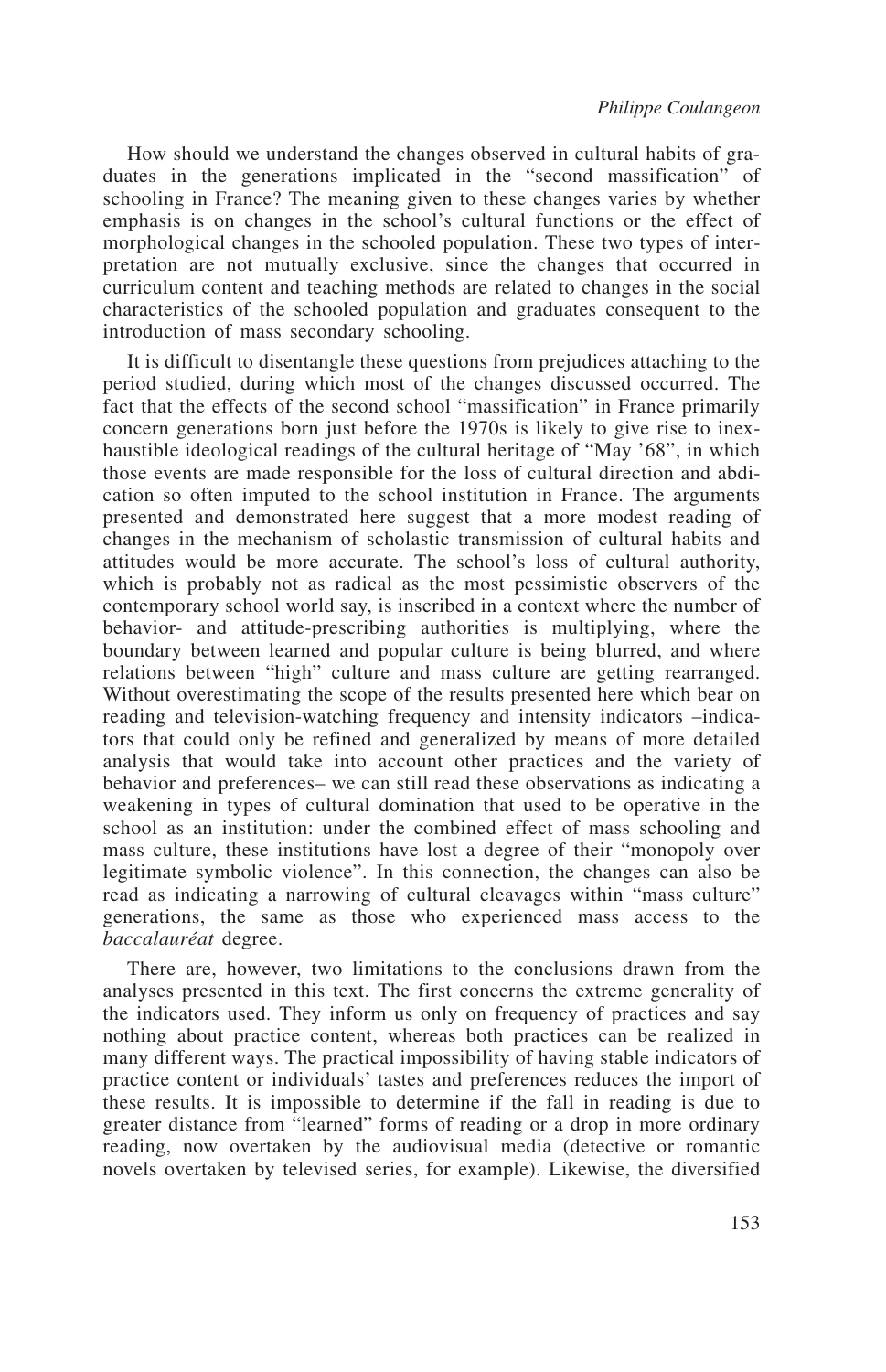offerings to be found on television due to the launching of theme channels and the use of VCRs and DVDs augur increasing differentiation of audiovisual media use; that differentiation is hard to apprehend on the basis of number of hours spent watching television every week.

The second limitation is clearly linked to the impossibility of controlling the education effect by means of social origin since this information is missing in the last survey used to compose the pseudo-panel. Given the robustness of the education effect itself, attested by previous studies (Coulangeon, 2003), we can assume that the changes observed in education effect are not purely specious, but it should also be stressed that taking into account social origin would diminish the magnitude of those changes to a degree we cannot estimate.

These two limitations indicate means of further studying of the cultural effects of mass schooling: 1) probing changes in practice content –*i.e.*, cultural tastes and preferences, and 2) measuring the effects of intergenerational transmission. Future surveys should be more attentive to this dimension than INSEE's 2003 survey was.

#### **Philippe COULANGEON**

*Observatoire Sociologique du Changement (OSC) – Sciences Po 27, rue Saint-Guillaume 75337 Paris Cedex 07 – France*

*philippe.coulangeon@sciences-po.fr*

*Laboratoire de Sociologie Quantitative (LSQ) – CREST-INSEE 3, avenue Pierre Larousse 92240 Malakoff – France*

*philippe.coulangeon@ensae.fr*

*Translation: Amy Jacobs*

*Previously published: RFS, 2007, 48, 4*

#### **REFERENCES**

- **Barrère A., Martuccelli D.,** 1998. "La citoyenneté à l'école: vers la définition d'une problématique sociologique", *Revue Française de Sociologie*, *39,* 4, pp. 651-671.
- 2000. "La fabrication des individus à l'école" in **A. van Zanten** (ed.), *L'école, l'état des savoirs*, Paris, La Découverte, pp. 254-262.
- **Baudelot C., Cartier M., Detrez C.,** 1999. *Et pourtant, ils lisent…* Paris, Le Seuil.

**Baudelot C., Establet R.,** 2000. – *Avoir trente ans en 1968 et en 1998*, Paris, Le Seuil.

**Baudelot C., Glaude M.,** 1989. – "Les diplômes se dévaluent-ils en se multipliant?", *Économie et Statistique*, 225, pp. 3-16.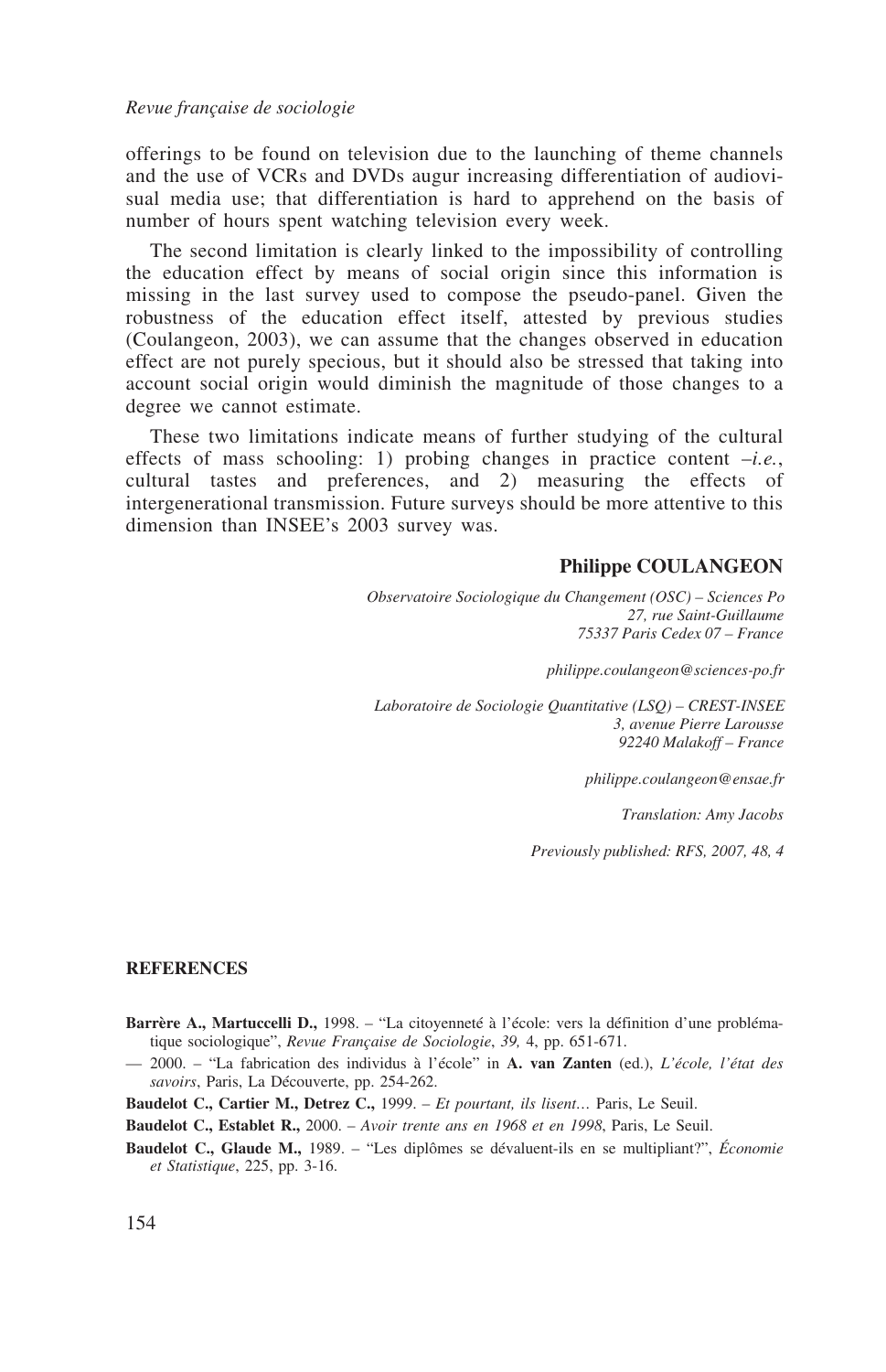- **Beaud S.,** 2002. *80*% *au bac… et après? Les enfants de la démocratisation scolaire*, Paris, La Découverte.
- **Beaud S., Pialoux M.,** 1999. *Retour sur la condition ouvrière*, Paris, Fayard.
- **Becker G. S.,** 1983. *Human Capital: A Theoretical and Empirical Analysis, With Special Reference to Education*, New Brunswick (NJ), Midway Reprint.
- **Becker G. S., Stigler J.,** 1977. "De gustibus non est disputendum", *American Economic Review*, *67,* 2, pp. 76-90.
- **Bernstein B.,** 1975. *Langage et classes sociales: codes socio-linguistiques et contrôle social*, Paris, Éditions de Minuit.
- **Boudon R.,** 1973. *L'inégalité des chances. La mobilité sociale dans les sociétés industrielles*, Paris, Armand Colin.

**Bourdieu P.,** 1979. – *La distinction. Critique sociale du jugement*, Paris, Éditions de Minuit.

— 1989. – *La noblesse d'État: grandes écoles et esprit de corps*, Paris, Éditions de Minuit.

- **Bourdieu P., Darbel A., Schnapper D.,** 1966. *L'amour de l'art, les musées d'art et leur public*, Paris, Éditions de Minuit.
- **Bourdieu P., Passeron J.-C.,** 1964. *Les héritiers. Les étudiants et la culture*, Paris, Éditions de Minuit.
- 1970. *La reproduction. Les fonctions du système d'enseignement*, Paris, Éditions de Minuit.
- **Bromberger C.** (ed.), 1998. *Passions ordinaires*, Paris, Bayard.
- **Bulle N.,** 2000. "L'enseignement secondaire face aux enjeux de la modernisation démocratique" in **A. van Zanten** (ed.), *L'école, l'état des savoir*s, Paris, La Découverte.
- **Caille J.-P., Monfort A. (de),** 1999. "Les collégiens et la télévision", *Notes d'Information de la DEP du Ministère de l'Éducation Nationale*, n 99.38.
- **Chauvel L.,** 1998a. "La seconde explosion scolaire: diffusion des diplômes, structure sociale et valeur des titres", *Revue de l'OFCE*, 66, pp. 5-36.
- 1998b*. Le destin des générations. Structure sociale et cohortes en France au XXe siècle*, Paris, Presses Universitaires de France.
- **Coulangeon P.,** 2003. "Le rôle de l'école dans la démocratisation de l'accès aux arts", *Revue de l'OFCE*, 86, pp. 155-169.
- **Coulangeon P., Menger P.-M., Roharik I.,** 2002. "Les loisirs des actifs: un reflet de la stratification sociale", *Économie et Statistique*, 352-353, pp. 39-55.
- **Crook C. J.,** 1997. *Cultural Practices and Socioeconomic Attainment: The Australian Experience*, Westport (CT), Greenwood Press.
- **De Graaf P.,** 1986. "The Impact of Financial and Cultural Resources on Educational Attainment in the Netherlands", *Sociology of Education*, *59*, 4, pp. 237-246.
- **De Graaf N. D., De Graaf P. M., Kraaykamp G.,** 2000. "Parental Cultural Capital and Educational Attainment in the Netherlands: A Refinement of the Cultural Capital Perspective", *Sociology of Education*, *73*, 2, pp. 92-111.
- **DiMaggio P.,** 1982. "Cultural Capital and School Success: The Impact of Status Culture Participation on the Grades of US High School Students", *American Sociological Review*, *47*, 2, pp. 189-201.
- 1987. "Classification in arts", *American Sociological Review*, *52*, 4, pp. 440-455.
- **DiMaggio P., Mohr J.,** 1985. "Cultural Capital. Educational Attainment, and Marital Selection", *American Journal of Sociology*, *90*, 6, pp. 1231-1261.
- **Donnat O.,** 1994. *Les Français face à la culture. De l'exclusion à l'éclectisme*, Paris, La Découverte.
- 1999. "La stratification sociale des pratiques culturelles", *Revue Française de Sociologie*, *39*, 4, pp. 111-119.
- **Dubet F., Duru-Bellat M.,** 2000. *L'hypocrisie scolaire. Pour un collège enfin démocratique*, Paris, Le Seuil.
- **Dubet F., Martuccelli D.,** 1996. *À l'école. Sociologie de l'expérience scolaire*, Paris, Le Seuil.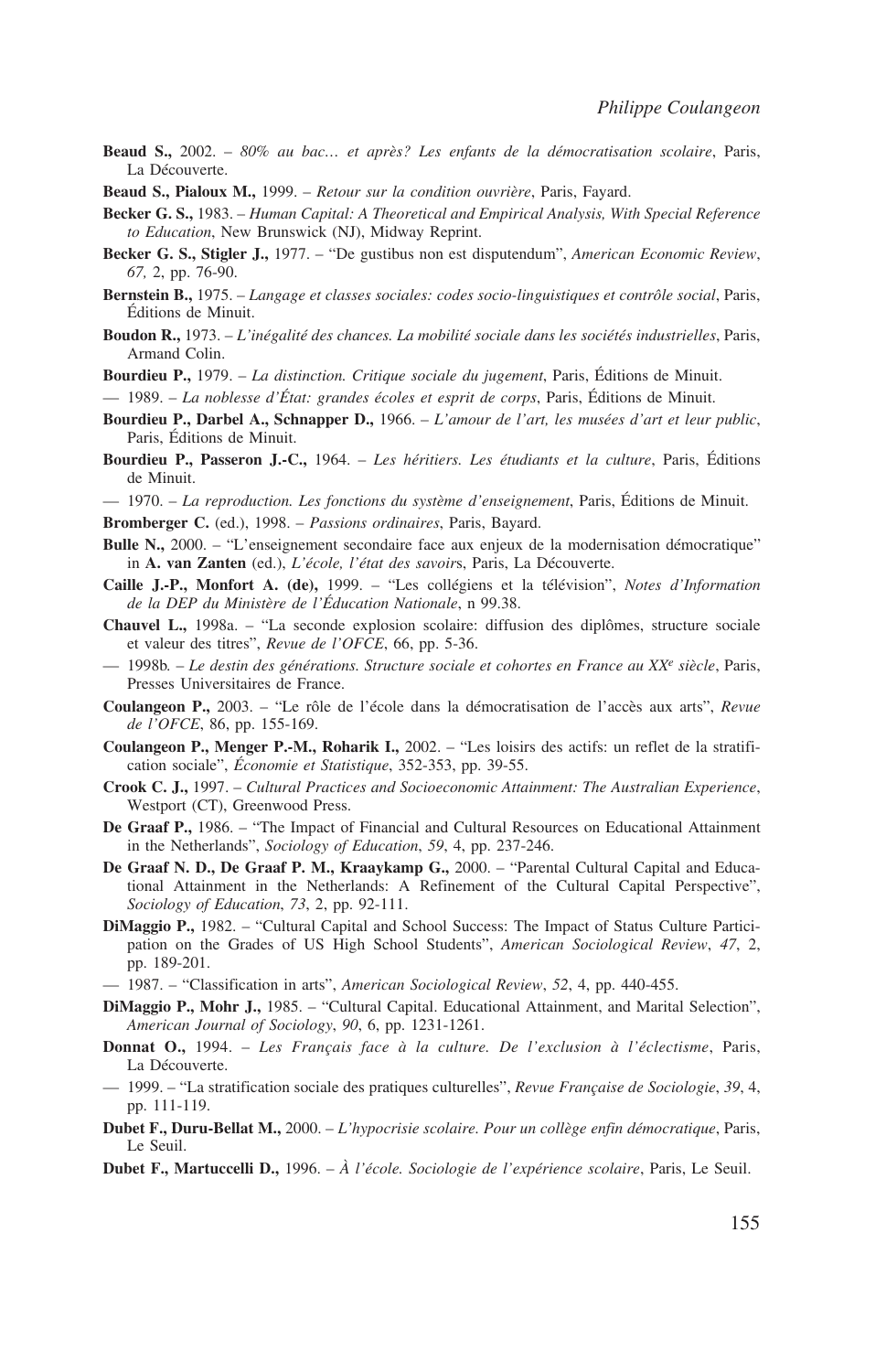- **Dubois V.,** 1999. *La politique culturelle. Genèse d'une catégorie d'intervention publique*, Paris, Belin.
- **Dumontier F., Singly F. (de), Thélot C.,** 1990. "La lecture moins attractive qu'il y a vingt ans", *Économie et Statistique*, 233, pp. 63-80.
- **Durkheim É.,** [1925] 1992. *L'éducation morale*, Paris, Presses Universitaires de France.
- **Duru-Bellat M.,** 2006. *L'inflation scolaire: les désillusions de la méritocratie*, Paris, Le Seuil.
- **Establet R., Felouzis G.,** 1992. *Livre et télévision: concurrence ou interaction?* Paris, Presses Universitaires de France.
- **Farkas G., Grobe R. P., Sheehan D., Shuan Y.,** 1990. "Cultural Resources and School Success: Gender, Ethnicity, and Poverty Groups within an Urban School District", *American Sociological Review*, *55*, 1, pp. 127-142.
- **Gaddy G. D.,** 1986. "Television's Impact on High School Achievement", *Public Opinion Quarterly*, *50*, 3, pp. 340-359.
- **Ganzeboom H.,** 1982. "Explaining Differential Participation in High-Cultural Activities: A Confrontation of Information-Processing and Status-Seeking Theories" in **W. Raub** (ed.), *Theoretical Models and Empirical Analyses*, Utrecht, ES Publications, pp. 186-205.
- **Glévarec H.,** 2005. "La fin du modèle classique de la légitimité culturelle. Hétérogénéisation des ordres de légitimité et régime contemporain de justice culturelle. L'exemple du champ musical" in **É. Maigret, É. Macé** (eds.), *Penser les médiacultures. Nouvelles pratiques et nouvelles approches de la représentation du monde*, Paris, Armand Colin/INA.
- **Globerman S., Book S. H.,** 1977. "Consumption Efficiency and Spectator Attendance", *Journal of Cultural Economics*, *1*, 1, pp. 15-34.
- **Gortmaker S. L., Salter C. A., Walker D. K., Dietz W. H.,** 1990. "The Impact of Television Viewing on Mental Aptitude and Achievement: A Longitudinal Study", *Public Opinion Quarterly*, *54*, 4, pp. 594-604.
- **Goux D., Maurin É.,** 2000. "La persistance du lien entre pauvreté et échec scolaire" in *France. Portrait social. 2000/2001*, Paris, Insee, pp. 87-98.
- **Grignon C., Passeron J.-C.,** 1989. *Le savant et le populaire. Misérabilisme et populisme en sociologie et en littérature*, Paris, Gallimard.
- **Jonsson J. O.,** 1987. "Class Origin, Cultural Origin and Educational Attainment: The Case of Sweden", *European Sociological Review*, *3*, 3, pp. 229-242.
- **Kalmijn M., Kraaykamp G.,** 1996. "Race, Cultural Capital, and Schooling: An Analysis of Trends in the United States", *Sociology of Education*, *69*, 1, pp 22-34.
- **Katsilis J., Rubinson R.,** 1990. "Cultural Capital, Student Achievement and Educational Reproduction: The Case of Greece", *American Sociological Review*, *55*, 2, pp. 270-279.
- **Lahire B.,** 2004. *La culture des individus. Dissonances culturelles et distinction de soi*, Paris, La Découverte.
- **Lamont M.,** 1992. *Money, Morals, and Manners. The Culture of the French and the American Upper-Middle Class*, Chicago (IL), The University of Chicago Press.
- **MacBeth T. M.,** 1996. "Indirect Effects of Television: Creativity, Persistence, School Achievement, and Participation in other Activities" in **T. M. MacBeth** (ed.), *Tuning in to Young Viewers: Social Science Perspectives on Television*, Thousand Oaks (CA), Sage Publications, pp. 149-219.
- **Mason K. O., Mason W. M., Winsborough H. H., Kenneth Pool W.,** 1973. "Some Methodological Issues in Cohort Analysis of Archival Data", *American Sociological Review*, *38*, 2, pp. 242-258.
- **Maurin É.,** 2004. *Le ghetto français, enquête sur le séparatisme social*, Paris, Le Seuil.
- **Pasquier D.,** 2005. *Cultures lycéennes: la tyrannie de la majorité*, Paris, Autrement.
- **Peterson R. A.,** 1997. "The Rise and Fall of Highbrow Snobbery as a Status Marker", *Poetics*, *25*, 2, pp. 75-92.
- **Poullaouec T.,** 2004. "Les familles ouvrières face au devenir de leurs enfants", *Économie et Statistique*, 371, pp. 3-22.